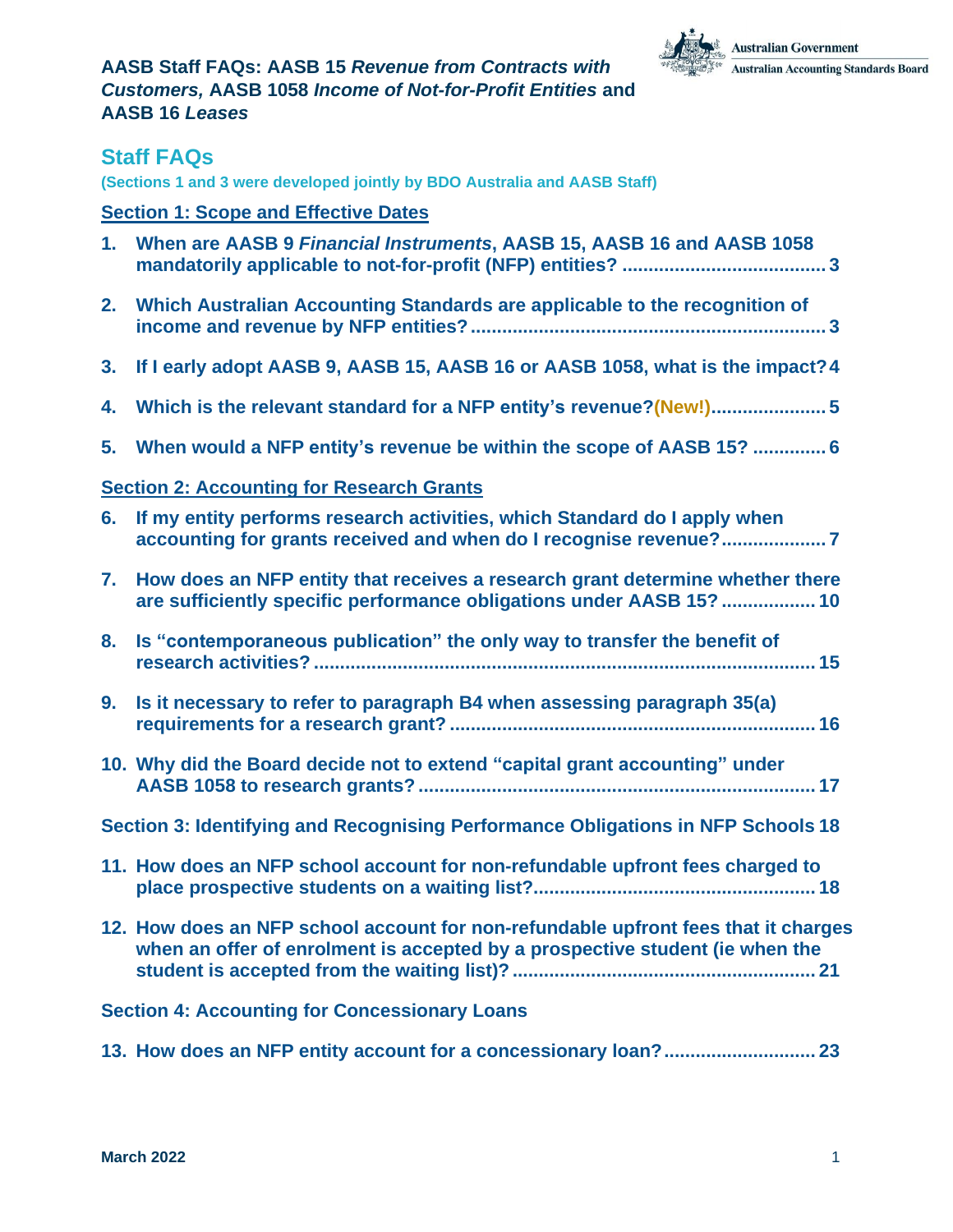

- **Section 5: Initial recognition by an NFP entity of an asset acquired for [consideration](#page-26-0) that is [significantly](#page-26-0) less than fair value principally to enable the entity to further its objectives, and the [associated](#page-26-0) income**
- **14. In relation to accrued income, when should an NFP entity initially [recognise](#page-27-0) an asset in its statement of financial position, and the [associated](#page-27-0) income in its statement of financial [performance?....................................................................](#page-27-0) 28**

**These FAQs have been developed by AASB staff, and hence express the view of AASB Staff, not necessarily the AASB itself. Staff FAQs are intended to be helpful material used to guide constituents in the application of AASB Standards, but do not change the requirements of AASB Standards. Entities should always consider their own specific facts and circumstances when applying the requirements of AASB Standards.**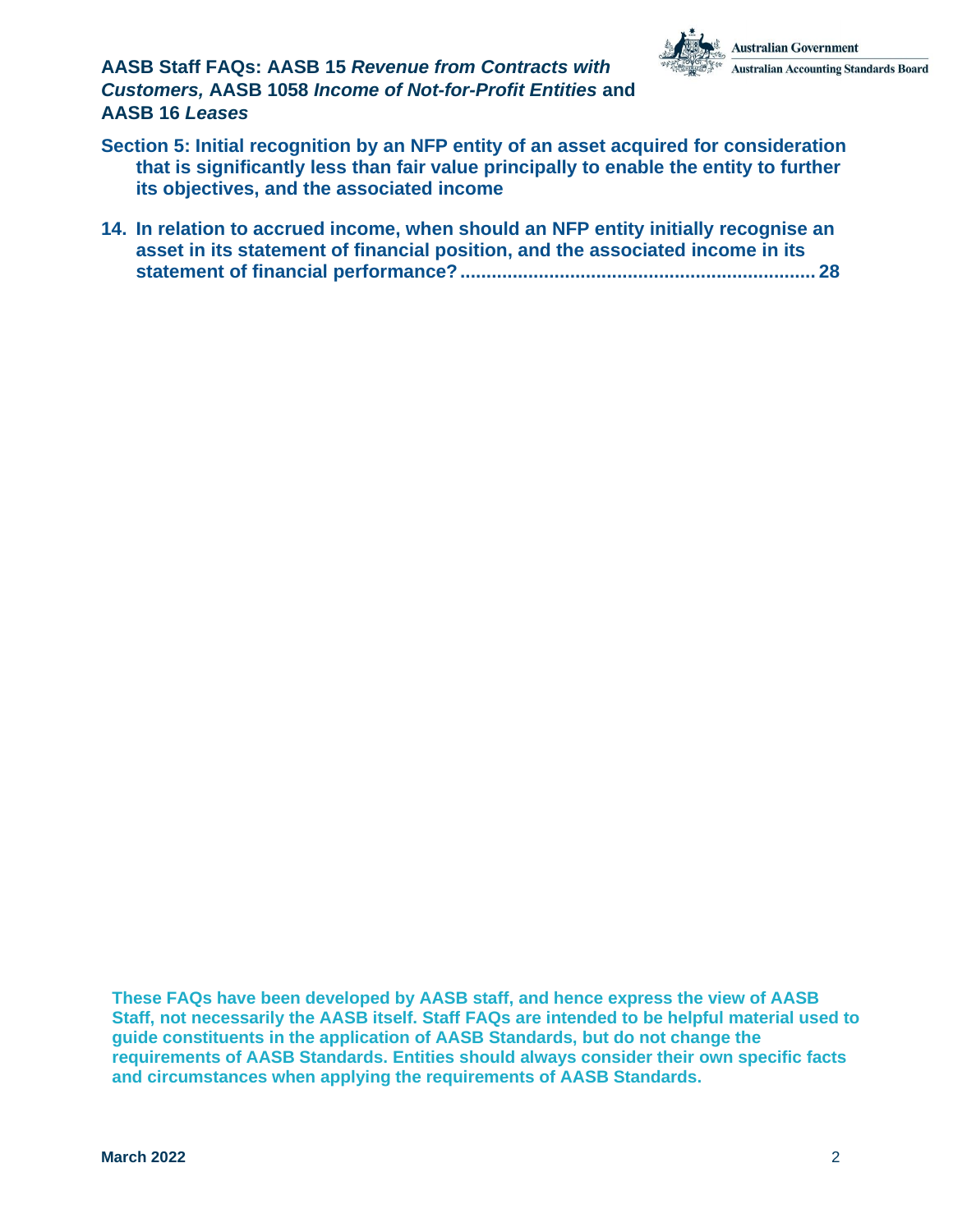## <span id="page-2-0"></span>**Section 1: Scope and Effective Dates**

## <span id="page-2-1"></span>**1. When are AASB 9** *Financial Instruments***, AASB 15, AASB 16 and AASB 1058 mandatorily applicable to not-for-profit (NFP) entities?**

|                              | <b>Mandatory Application</b> |                       |                      |
|------------------------------|------------------------------|-----------------------|----------------------|
| <b>Australian Accounting</b> | For Annual Reporting         | To 31 December        | To 30 June year-ends |
| Standard                     | Periods beginning on         | year-ends on or after | on or after          |
|                              | or after                     |                       |                      |
| AASB <sub>9</sub>            | 1 January 2018               | 31 December 2018      | 30 June 2019         |
| AASB <sub>15</sub>           | 1 January 2019               | 31 December 2019      | 30 June 2020         |
| AASB 16                      | 1 January 2019               | 31 December 2019      | 30 June 2020         |
| <b>AASB 1058</b>             | 1 January 2019               | 31 December 2019      | 30 June 2020         |

Refer to FAQ 3 for early adoption considerations. **[back](#page-0-0) to top**

## <span id="page-2-2"></span>**2. Which Australian Accounting Standards are applicable to the recognition of income and revenue by NFP entities?**

| Does the annual reporting period begin on or after 1 January 2019?    |                               |  |                        |                       |
|-----------------------------------------------------------------------|-------------------------------|--|------------------------|-----------------------|
|                                                                       | Yes                           |  | No                     |                       |
| Apply:<br>AASB 15 and AASB 1058<br>(and AASB 1004 when accounting for |                               |  |                        | Apply:                |
|                                                                       |                               |  | $-$ AASB 111           | $-$ AASB 118          |
|                                                                       |                               |  | $-$ AASB 1004          | - Interpretation 13   |
|                                                                       | parliamentary appropriations) |  | Interpretation 15<br>- | $-$ Interpretation 18 |
|                                                                       |                               |  | Interpretation 131     | - Interpretation 1042 |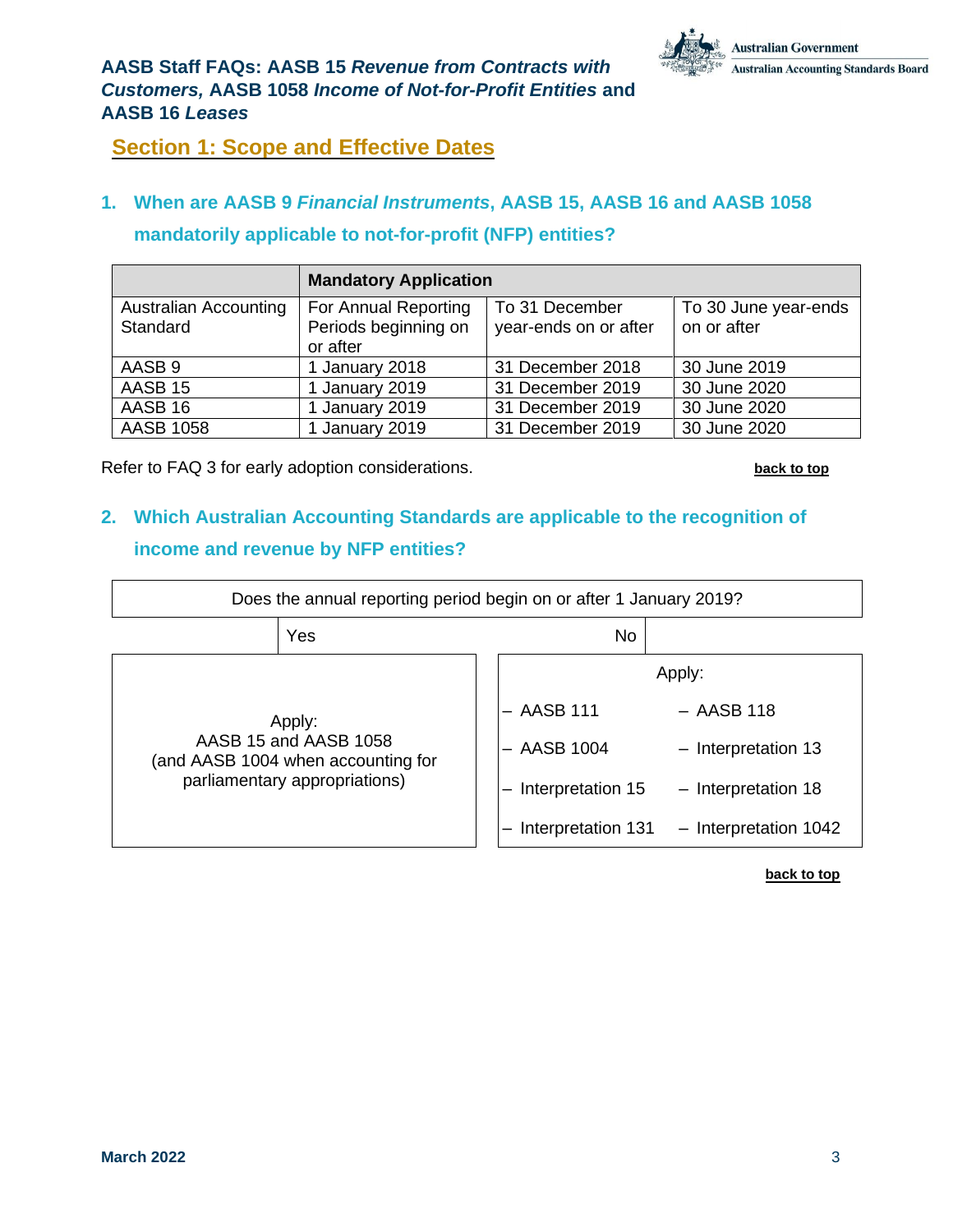### <span id="page-3-0"></span>**3. If I early adopt AASB 9, AASB 15, AASB 16 or AASB 1058, what is the impact?**

| Standard the NFP entity has | Other standards which must | Reference                 |
|-----------------------------|----------------------------|---------------------------|
| early adopted               | also be early adopted      |                           |
| AASB 9                      | <b>None</b>                | AASB 9 paragraph Aus1.3   |
| AASB 15                     | <b>AASB 1058</b>           | AASB 15 paragraph AusC1.1 |
| AASB 16                     | AASB 15 and AASB 1058      | AASB 16 paragraph C1,     |
|                             |                            | AASB 15 paragraph AusC1.1 |
| AASB 1058                   | AASB 15                    | AASB 1058 paragraph C1    |

As a general matter, entities are also required to early adopt any related consequential amendments arising from the adoption of the above Standards.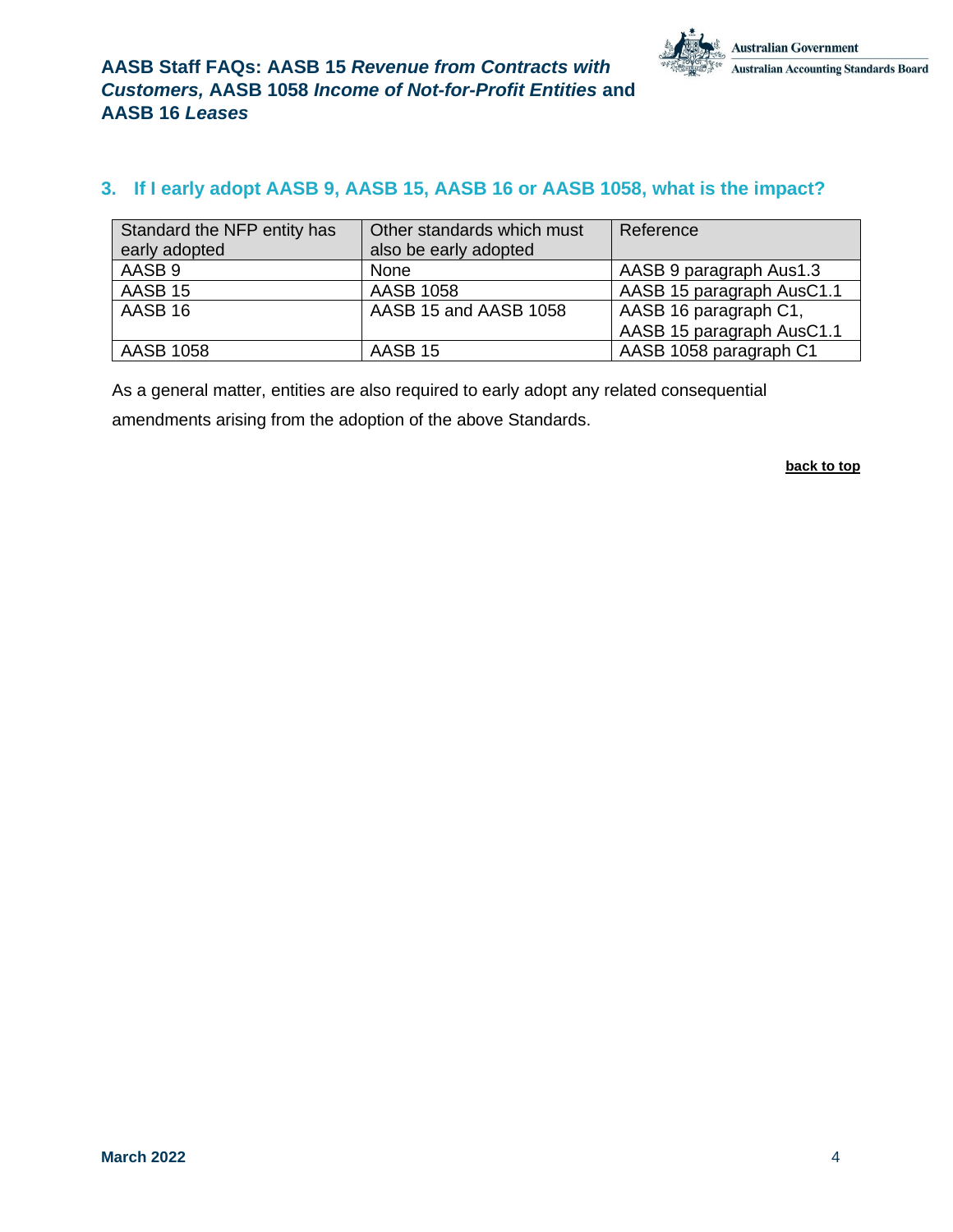### <span id="page-4-0"></span>**4. Which is the relevant standard for accounting for an NFP entity's income?**

This flowchart (and that in FAQ 5) assists NFP entities in determining the relevant Australian Accounting Standard for their income transactions illustrating some of the considerations to be taken into account. The list of the relevant standards is not exhaustive.

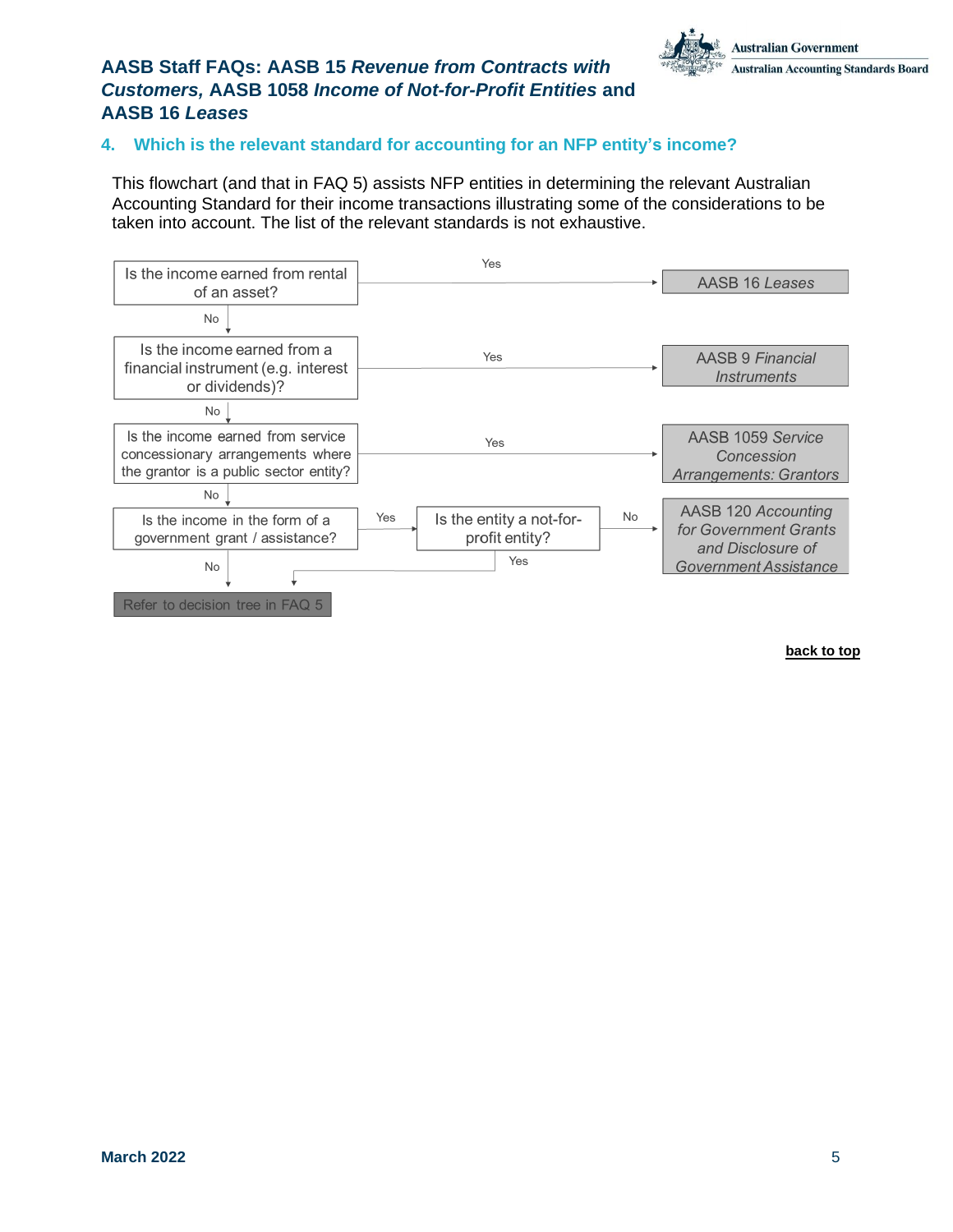

#### <span id="page-5-0"></span>**5. When would an NFP entity's revenue be within the scope of AASB 15?**

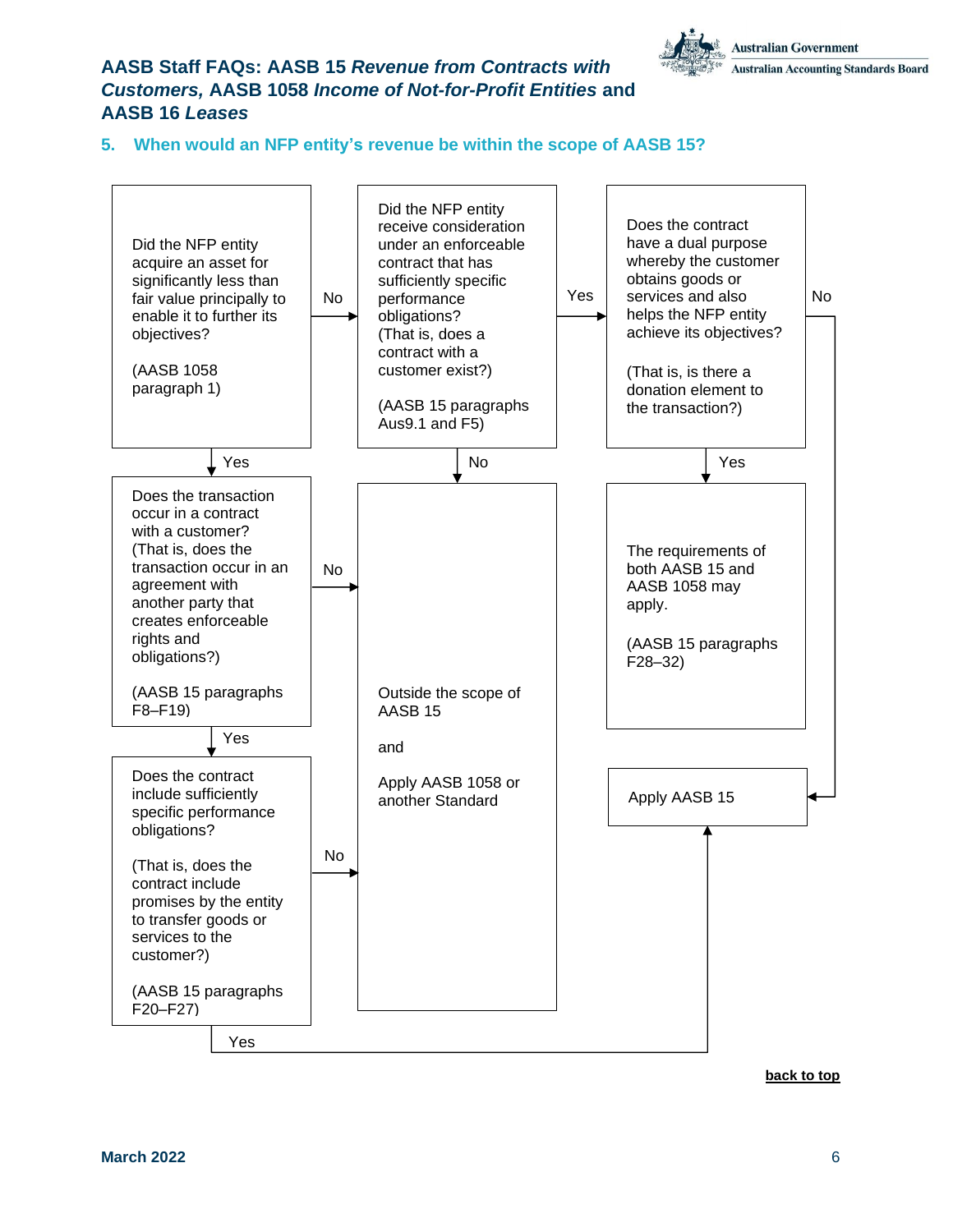

## <span id="page-6-0"></span>**Section 2: Accounting for Research Grants**

## <span id="page-6-1"></span>**6. If my entity performs research activities, which Standard do I apply when accounting for grants received and when do I recognise revenue?**

*The AASB 15 illustrative examples noted below are part of the Australian illustrative examples for NFP entities added to AASB 15 by AASB 2016-8* Amendments to Australian Accounting Standards – Australian Implementation Guidance for Not-for-Profit Entities *(December 2016).*



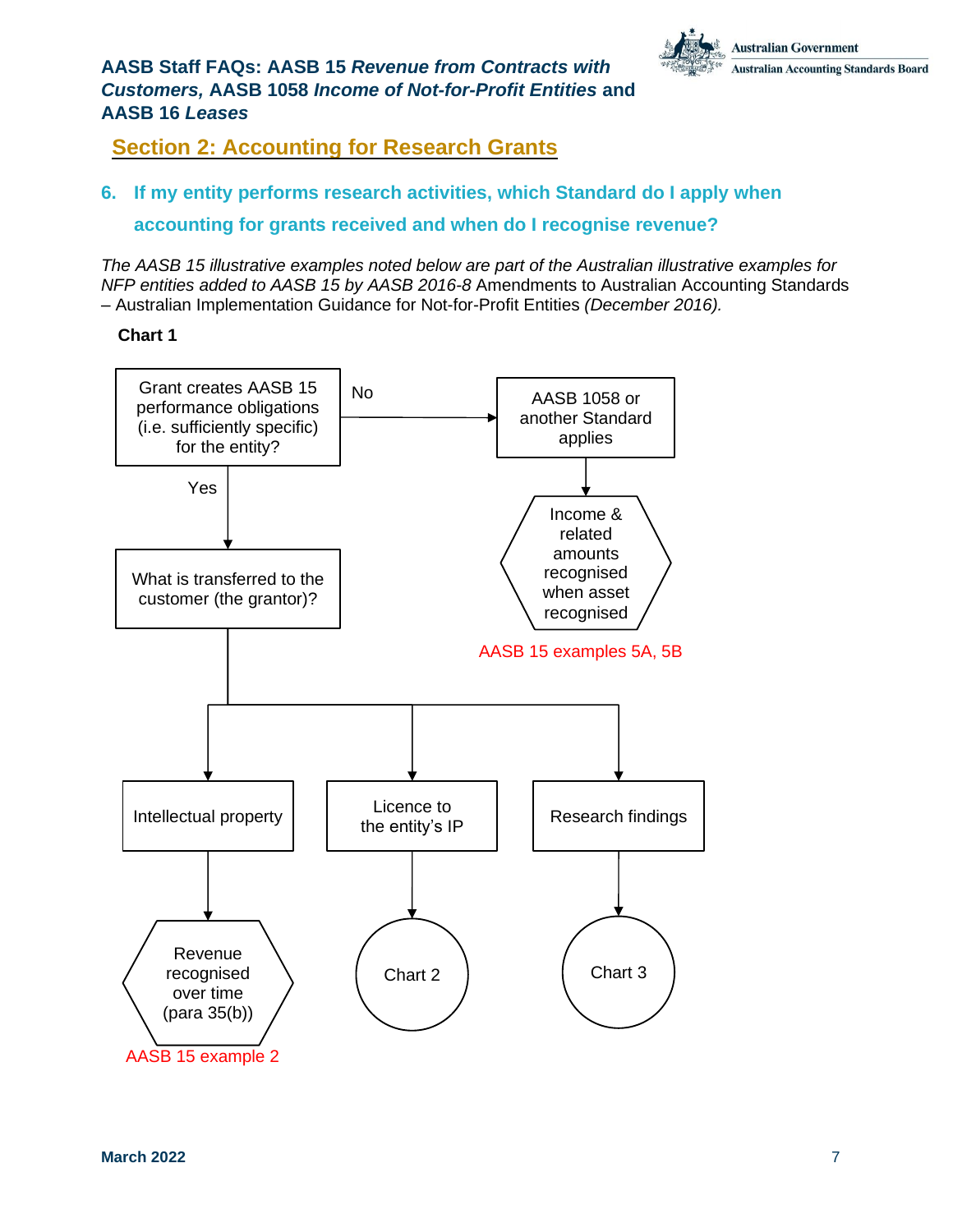



AASB 15 example 3A AASB 15 example 3B

**Chart 2**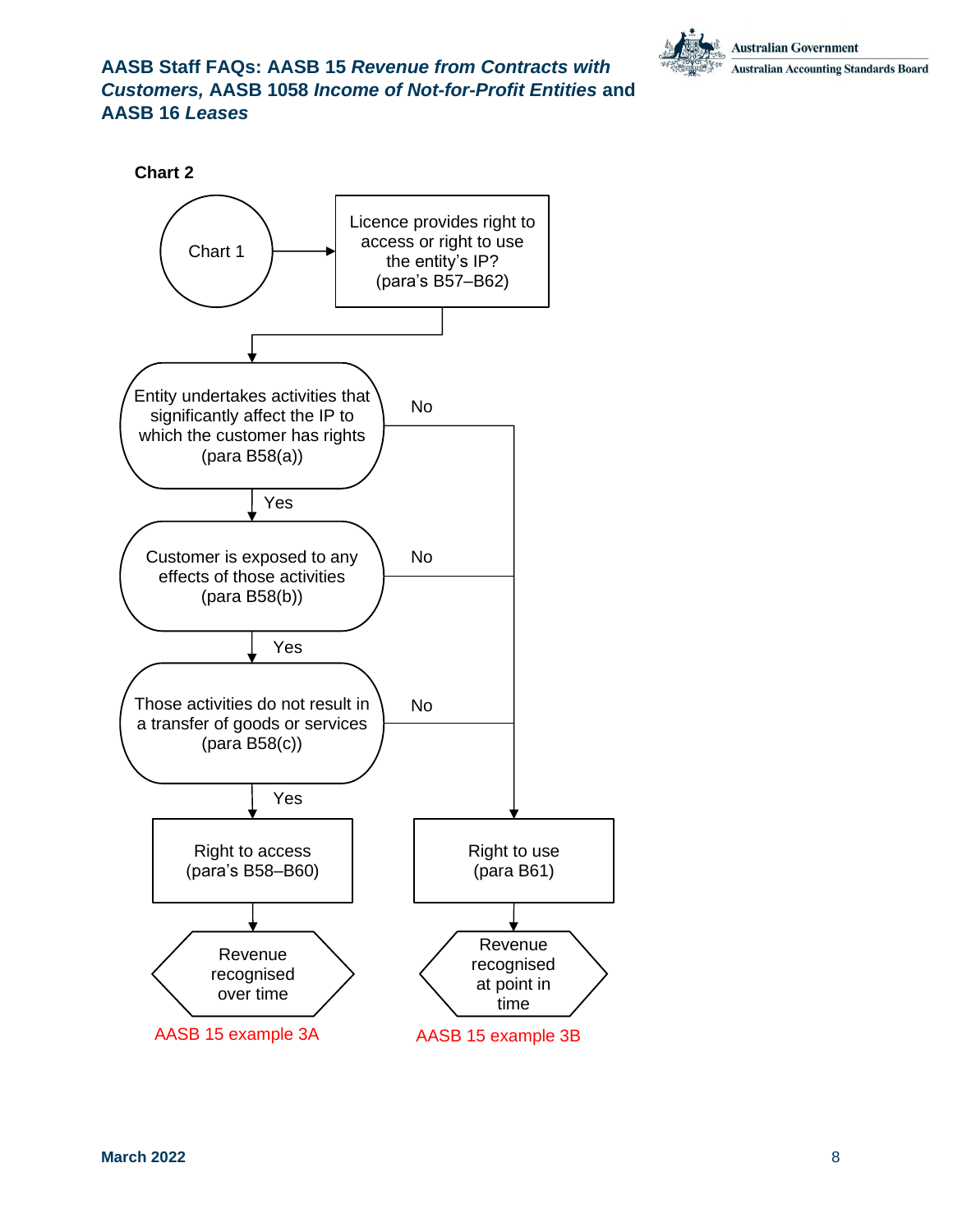

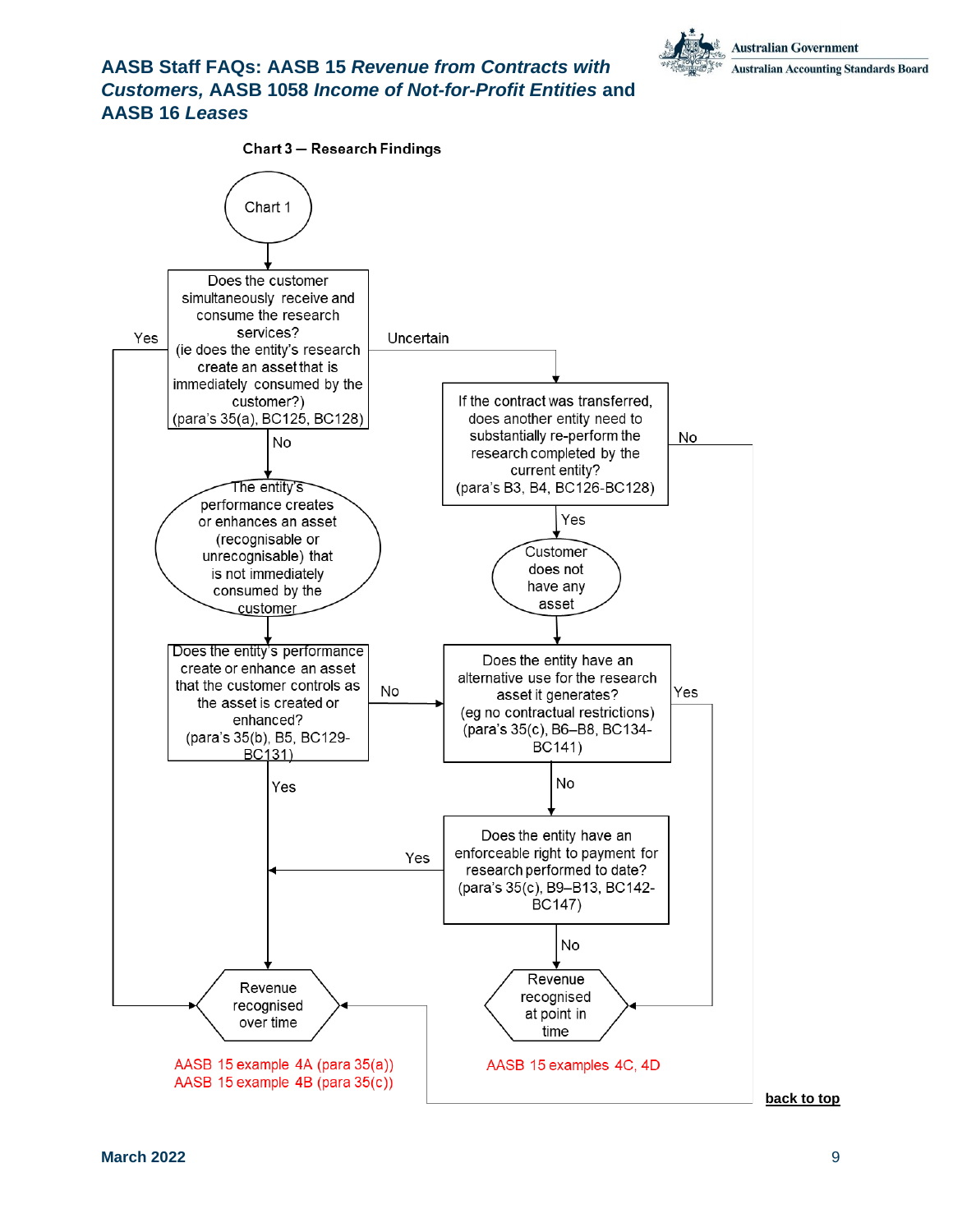

## <span id="page-9-0"></span>**7. How does an NFP entity that receives a research grant determine whether there are sufficiently specific performance obligations under AASB 15?**

Given the uncertainties inherent in research, the findings from research typically cannot be known in advance and therefore a specific outcome cannot be promised at the outset of a research grant agreement. For this reason, the agreement—which includes the schedule that outlines the research activity—is instead specific in terms of the objectives of the research and how the research will be conducted (i.e. specificity about inputs and processes).

From a revenue recognition perspective, the focus is on whether:

- the research entity has promised to transfer goods or services (e.g. outputs from the research) to the donor or to other parties on behalf of the donor; and
- that promise is sufficiently specific such that it can be determined when the research entity has satisfied its obligation to transfer those goods or services.

Both factors must be present in order for the research entity to identify performance obligations in the agreement, which would mean that the agreement is within the scope of AASB 15 *Revenue from Contracts with Customers*. If one or both factors are not present, the agreement will instead be within the scope of AASB 1058 *Income of Not-for-Profit Entities*.

The following table illustrates how to think about the transfer of goods or services in relation to the possible outputs or other rights that a donor might be entitled to under a research grant agreement:

|   | <b>Nature of</b><br>output/right                                | <b>Performance obligation?</b>                                                                                                                                                                                                                                                                                                                                                                                              |
|---|-----------------------------------------------------------------|-----------------------------------------------------------------------------------------------------------------------------------------------------------------------------------------------------------------------------------------------------------------------------------------------------------------------------------------------------------------------------------------------------------------------------|
|   | Financial reports                                               | No - the requirement to submit to the donor financial statements and<br>acquittal statements are specific as to type (e.g. format and content)<br>and frequency, but these statements do not represent a good or<br>service that transfers to the donor. The benefit that the donor obtains<br>from this reporting is related only to the research entity discharging its<br>accountability for the grant funding received. |
| 2 | Progress reports                                                | Typically no – the content of the report does not normally transfer a<br>good or service to the donor because it does not communicate<br>information about the findings or the research data from the research<br>performed to date. The benefit that the donor obtains from this<br>reporting is normally related only to the research entity discharging its<br>accountability for the grant funding received.            |
| 3 | Final report                                                    | Typically no – same as a progress report, unless the report provides<br>research findings in some form.                                                                                                                                                                                                                                                                                                                     |
| 4 | Report on the<br>research activity<br>requested by the<br>donor | Typically no – such reports do not normally provide research findings.<br>Typically, the focus of such reporting is on discharging accountabilities<br>rather than on communicating information on the research findings in                                                                                                                                                                                                 |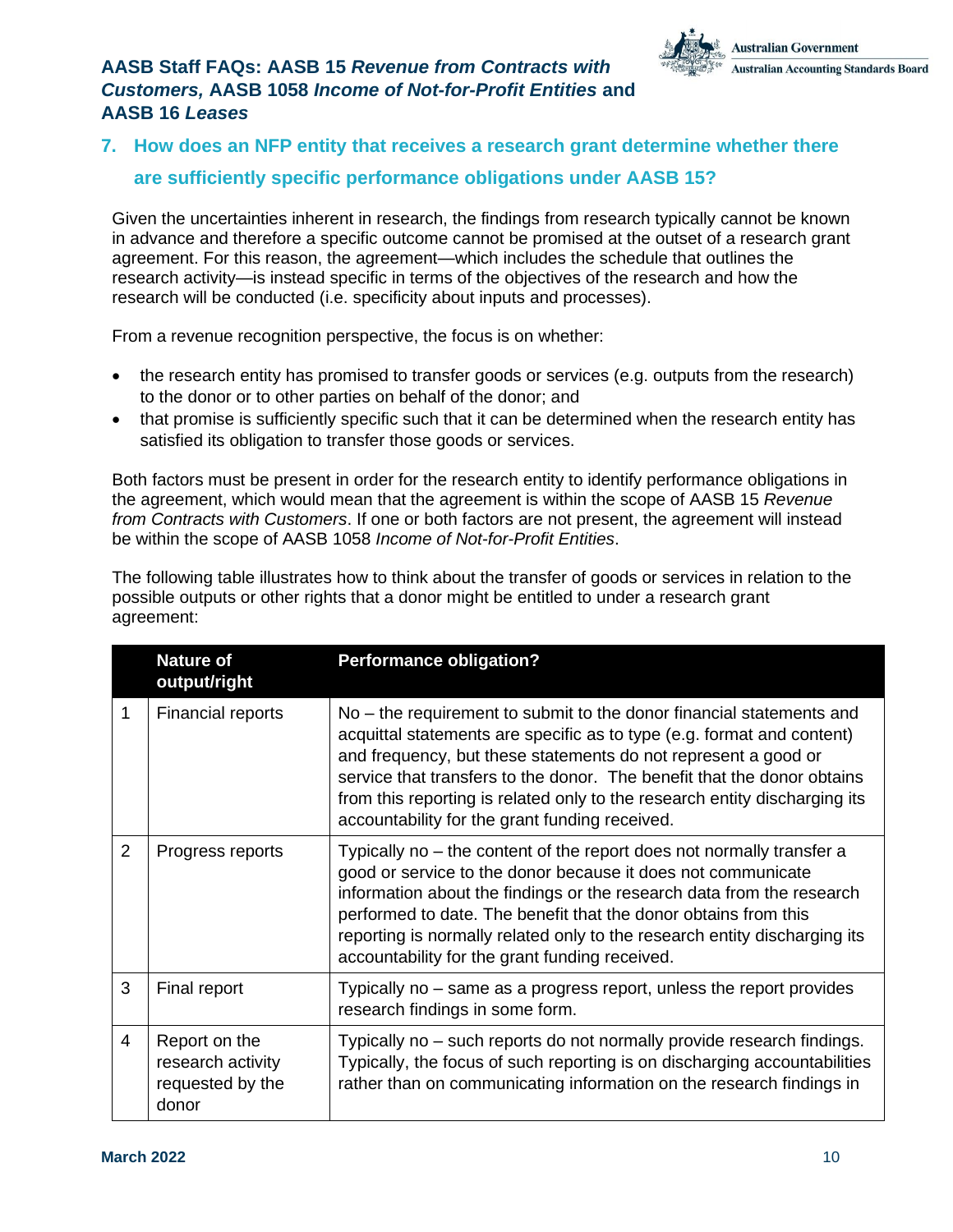

|                | <b>Nature of</b><br>output/right                      | <b>Performance obligation?</b>                                                                                                                                                                                                                                                                                                                                                                                                                                                                                                                                                                                                             |
|----------------|-------------------------------------------------------|--------------------------------------------------------------------------------------------------------------------------------------------------------------------------------------------------------------------------------------------------------------------------------------------------------------------------------------------------------------------------------------------------------------------------------------------------------------------------------------------------------------------------------------------------------------------------------------------------------------------------------------------|
|                |                                                       | sufficient detail for the recipient to be able to obtain any substantive<br>benefit from that information.                                                                                                                                                                                                                                                                                                                                                                                                                                                                                                                                 |
| 5              | Access to personnel<br>and premises                   | No – the purpose of this right is to manage risks associated with the<br>research project rather than to provide access that would enable the<br>donor to obtain a benefit from the research itself.                                                                                                                                                                                                                                                                                                                                                                                                                                       |
| 6              | Access to information<br>and "research<br>material"   | Typically no – where access to information and research material,<br>which is defined as the project proposal and summary, progress<br>reports and final reports, and the nature of the research materials (as<br>defined by the agreement) does not include the underlying research<br>data, findings or publications created from that data. The focus of the<br>access is on discharging accountabilities rather than on transferring<br>the goods/services such as research findings (including data).<br>Yes – where the information and research material include research<br>data, findings or publications created from that data. |
| $\overline{7}$ | Licence to IP relating<br>to "research material"      | Typically no - where the licence is to research material, which is<br>defined as the project proposal and summary, progress reports and<br>final reports, and the nature of the research materials (as defined by<br>the agreement) does not include the underlying research data, findings<br>or publications created from that data. The focus of the licence is on<br>discharging accountabilities rather than on transferring the goods/<br>services such as the research findings (including data).<br>Yes - where the research material includes research data, findings or<br>publications created from that data.                  |
| 8              | Intellectual property<br>created from the<br>research | Yes - see Chart 1 in research grant flowchart                                                                                                                                                                                                                                                                                                                                                                                                                                                                                                                                                                                              |
| 9              | Licence to the IP<br>created from the<br>research     | Yes - see Chart 2 in research grant flowchart                                                                                                                                                                                                                                                                                                                                                                                                                                                                                                                                                                                              |
| 10             | Research findings<br>(including<br>publications)      | Yes – see Chart 3 in research grant flowchart. Further analysed in the<br>following Scenarios 1 and 2.                                                                                                                                                                                                                                                                                                                                                                                                                                                                                                                                     |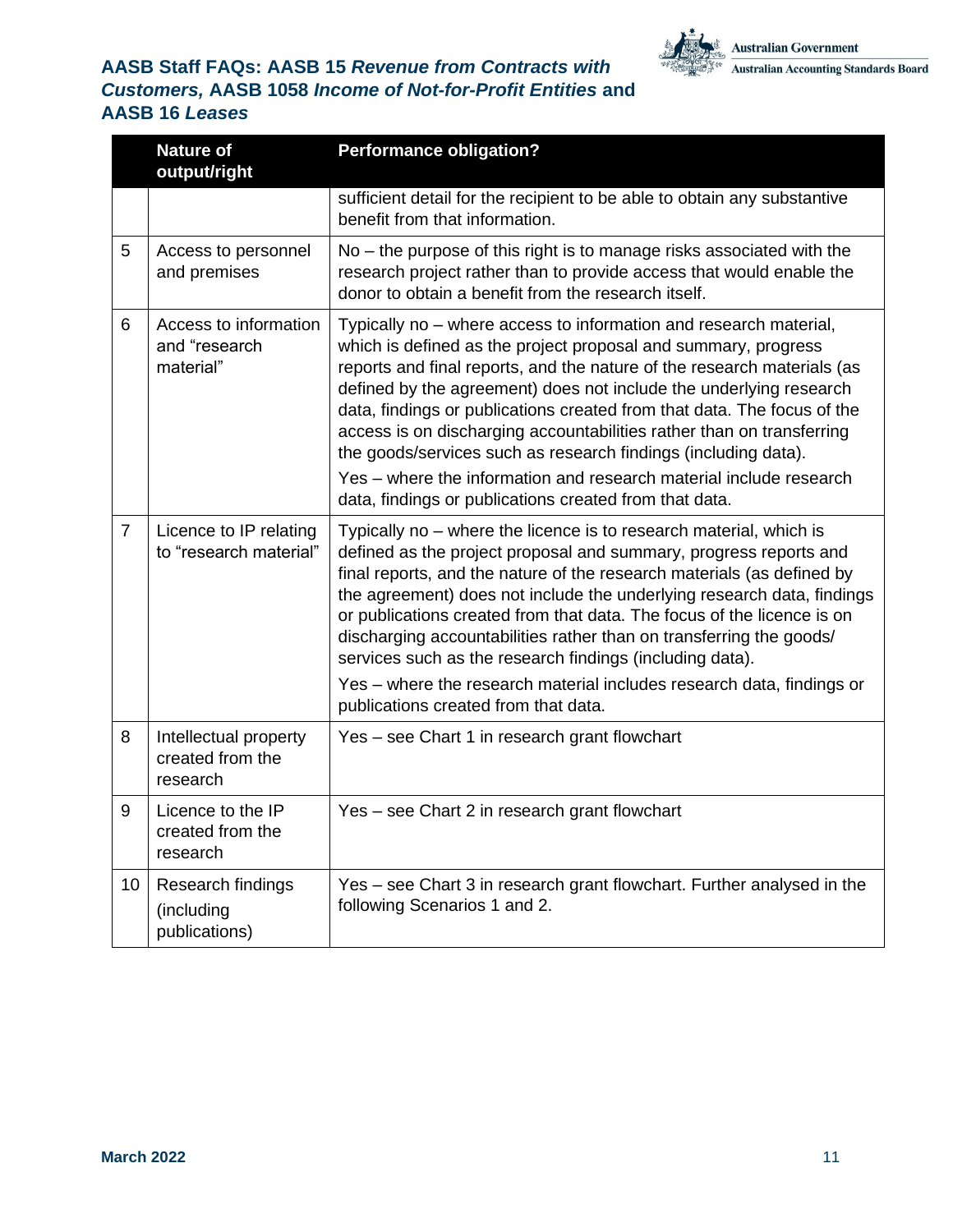

### **FAQ Scenario 1A – Enforceable agreement, performance obligation not sufficiently specific, no contract with a customer**

University C receives a cash grant from a donor, XXX, of \$XX million to undertake research that aims to XXX. University C receives the cash grant upon signing the contract.

The terms of the grant are:

- a period of three years;
- the return of funds that are either unspent or not spent in accordance with the agreement;
- the grant does not specify whether and when the researcher will publish any research findings;
- University C is able to utilise the findings from the research it performs for any other use of the university (e.g. able to use the research findings and data for teaching purposes);
- the "research material" is licensed permanently to the donor on a non-exclusive basis at the commencement of the agreement – the research material comprises the project proposal and summary, annual progress reports and a final report;
- the IP arising from the research is not transferred to the donor; and
- the university has an explicit right to payment for the research services completed to date if the agreement is terminated.

In addition, the university has the practice of publishing research findings (e.g. publishing research data and/or analysis).

University C notes that the arrangement is enforceable as the grant is refundable if the research is not undertaken. However, University C concludes its arrangement with the donor is not a contract with a customer as defined in AASB 15. This is on the basis that:

- the nature of "research material" (as defined in the agreement) does not include the underlying research data, findings or publications created from that data. The focus of the reports is on discharging accountability rather than on communicating information derived from the research. As a result, the licence of the research material is not considered to be substantive; and
- although the university has a practice of publishing research findings, there is no evidence in this scenario that the donor and other parties are aware of the practice and there is a lack of specificity about when such research findings would be published. As a result, the implied promise to publish is not sufficiently specific because of the difficulty in determining whether there is an obligation that is enforceable as part of the contract and, if so, when the obligation would be satisfied.

Accordingly, the university concludes that the arrangement is not within the scope of AASB 15 and instead would be accounted for under AASB 1058 *Income of Not-for-Profit Entities*.

#### Accounting treatment

University C recognises a financial asset (cash) of \$XX million for the cash grant received and recognises any related amounts arising under other Australian Accounting Standards in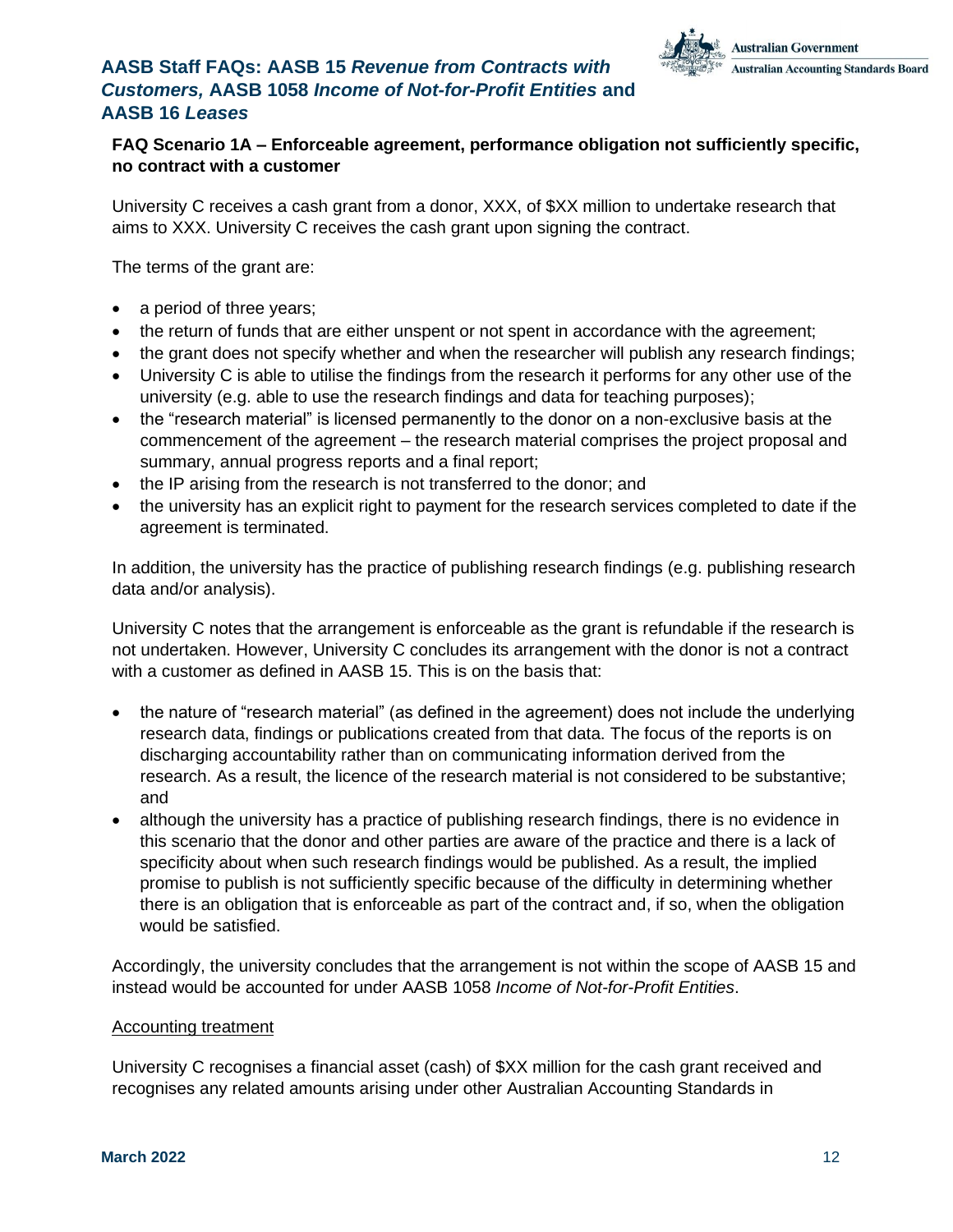

accordance with AASB 1058. Any excess of the financial asset over the related amounts would be recognised as income.

The fact that the university must return the funds that are either unspent or not spent in accordance with the agreement does not by itself give rise to a provision under AASB 137 *Provisions, Contingent Liabilities and Contingent Assets* because the entity can avoid a repayment by spending the money in accordance with the agreement. As a result, a provision cannot be recognised until such a breach has occurred or is expected, creating a present obligation at that point in time. A specified time period for the use of the grant is also not a basis for recognising an obligation. In addition, as the entity has the discretion whether to spend funds received in advance of the specified period, a refund liability is not recognised unless the entity breaches the condition or a breach is expected.<sup>1</sup> Consequently, University C recognises \$XX million as income in accordance with AASB 1058 upon recognition of the financial asset in accordance with AASB 9 *Financial Instruments*.

#### **FAQ Scenario 1B – Enforceable agreement, performance obligation not sufficiently specific, no contract with a customer**

In this case, the facts of Scenario 1A apply, except that the grant is payable in instalments and each instalment is subject to the agreed research activities being carried out.

University C concludes that the arrangement is not a contract with a customer as defined in AASB 15 on the same basis as set out in Scenario 1A.

#### Accounting treatment

University C recognises a financial asset of \$XX million in accordance with AASB 9 when the university has a contractual right to receive cash under the arrangement.

Because in this arrangement payments are subject to the agreed research activities being carried out, University C recognises financial assets during the arrangement on the earlier of the receipt of grant payments from the donor or when the agreed research activities have been carried out.

The university also recognises any related amounts arising under other Australian Accounting Standards in accordance with AASB 1058. Any excess of the financial asset over the related amounts would be recognised as income.

<sup>1</sup> AASB 1058, paragraph B14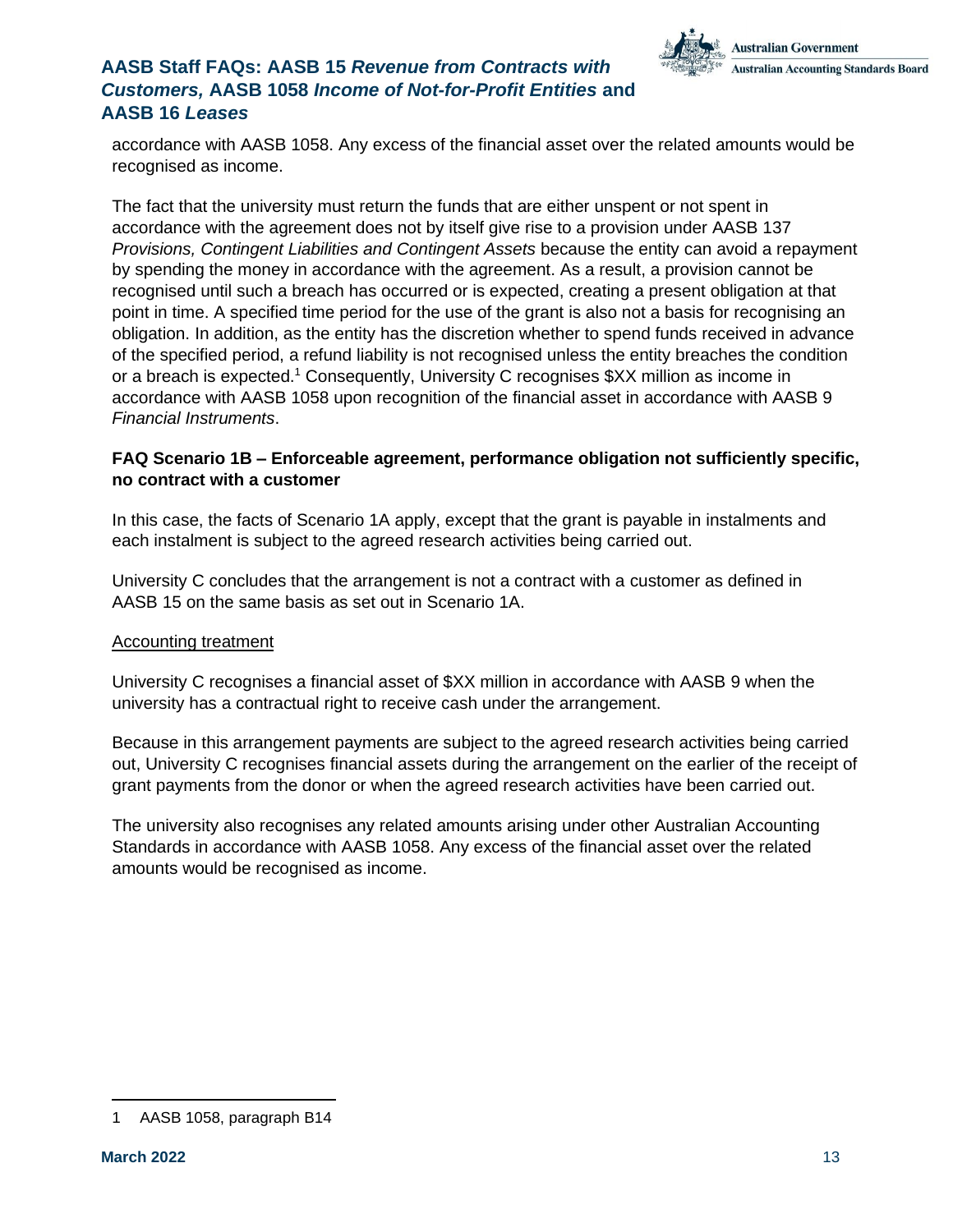

### **FAQ Scenario 2 – Enforceable agreement, sufficiently specific performance obligation, research data and assessment only<sup>2</sup>**

University C receives a cash grant from a donor, XXX, of \$XX million to undertake research that aims to XXX.

The terms of the grant are:

- a period of three years;
- the return of funds that are either unspent or not spent in accordance with the agreement;
- the grant refers to the university's policy that requires the de-identified research findings (including data) to be made available to the donor and authorised third parties periodically (e.g. at least annually at the end of each year), except when patents are being sought;<sup>3</sup>
- University C is able to utilise the research it performs for any other use of the university (e.g. able to use the research findings and data for teaching purposes);
- the "research material" is licensed permanently to the donor on a non-exclusive basis at the commencement of the agreement – the research material comprises the project proposal and summary, annual progress reports and a final report;
- the IP arising from the research is not transferred to the donor; and
- the university has an explicit right to payment for the research services completed to date if the agreement is terminated; and
- University C believes that the research may have commercial benefit and intends to only allow the access to research findings once patent applications are determined.

University C concludes that the arrangement is a contract with a customer as defined in AASB 15 on the basis that:

- University C's promise of specified research (including making the findings available) is enforceable as the grant is refundable if the research is not undertaken; and
- the university identifies its promises to make available research findings (including research data) once patent applications are determined as a sufficiently specific promise that transfers the research to the donor or third-party beneficiaries. The promise is sufficiently specific on the basis that the policies attached to the research grant specify the nature of the material (research findings (including research data)) to be made available and a timeframe for this to occur (i.e. once patent applications are determined).

<sup>2</sup> In the October 2019 version of the Staff FAQs, this example was Scenario 2B. Scenario 2A has been removed from this version of the Staff FAQs because it has been included in the Australian Illustrative Examples accompanying AASB 15 as Example 4D (see AASB 2019-6 *Amendments to Australian Accounting Standards – Research Grants and Not-for-Profit Entities*).

<sup>3</sup> Alternatively, where the grant agreement does not explicitly refer to the university's policy, provided the donors are aware of this policy, the university's past practice of making de-identified research findings available at least annually to donors and authorised third parties in accordance with its policy may create a valid expectation that the research findings will be made available (subject to the seeking of patents). In this case, the implicit promises to make available de-identified research findings would be treated as part of the grant terms.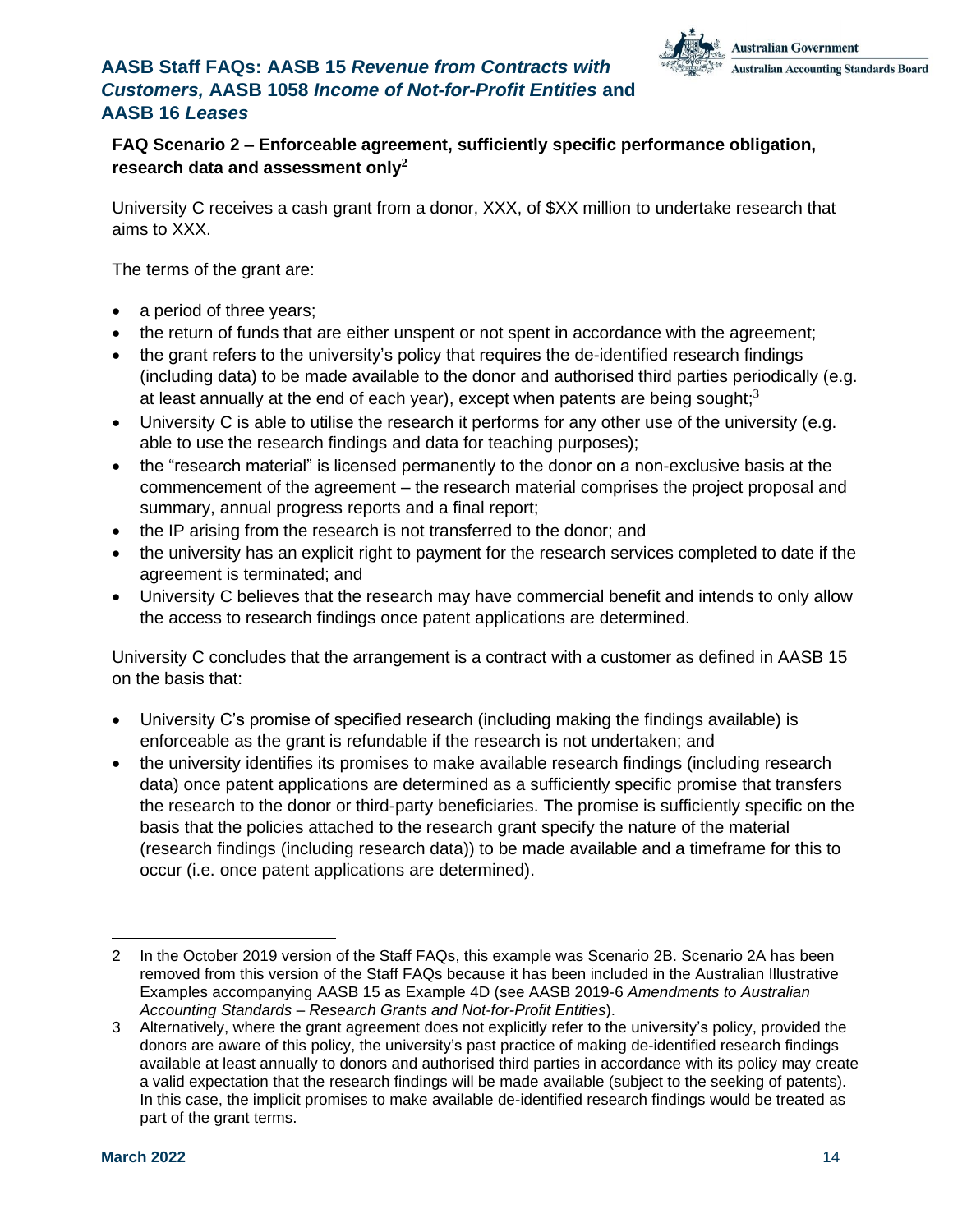

#### Accounting treatment

In accordance with AASB 15, University C allocates the cash grant to its identified performance obligation and recognises the financial asset (cash) and a contract liability of \$XX million on initial recognition.

University C concludes that the donor does not simultaneously receive and consume the benefits of the research services as they are performed. This is on the grounds that performance of the research activities results in the accumulation of knowledge, an (unrecognisable) asset that is not immediately consumed by the donor. Therefore, paragraph 35(a) is not satisfied.

The donor does not obtain the IP under the agreement, nor does the donor control the knowledge accumulated as research activities are carried out. As a result, University C determines that its research does not create or enhance an asset that the donor controls as the asset is created or enhanced. Therefore, paragraph 35(b) is not satisfied.

Moreover, the university notes that it is able to utilise the research it performs for any other use it determines. This is on the grounds that the university has no contractual or practical limitation on its use of the research, including having the ability to sell the research to another party. Therefore, the university's performance does create an asset with an alternative use to the entity, and paragraph 35(c) is not satisfied.

Accordingly, University C concludes that the performance obligation is satisfied at a point in time (when the University makes the findings available) and recognises revenue when the research findings (including research data) are made available, for example at the end of the research project when patent applications are determined.

### <span id="page-14-0"></span>**8. Is "contemporaneous publication" the only way to transfer the benefit of**

#### **research activities?**

If a contract does not transfer goods or services to the customer, the contract is not within the scope of AASB 15. For example, performing research activities without transferring a benefit to the donor does not satisfy a performance obligation (AASB 15 paragraph F21). Such a contract is accounted for in accordance with AASB 1058.

For a contract to be accounted for under AASB 15, there must be a sufficiently specific promise to transfer goods or services to the customer.

The benefits of research activities can take various forms, such as IP, licence of IP, or research findings. The benefits can be transferred in many ways. For example, research findings can be published on a public website or made available to the grantor or third-party beneficiaries when the data is obtained. Alternatively, research findings can be published or made available at nominated points during the research process, at the end of the research or when any patent application has been finalised. Contemporaneous publication or availability is not necessary in order for research findings to be transferred to the donor.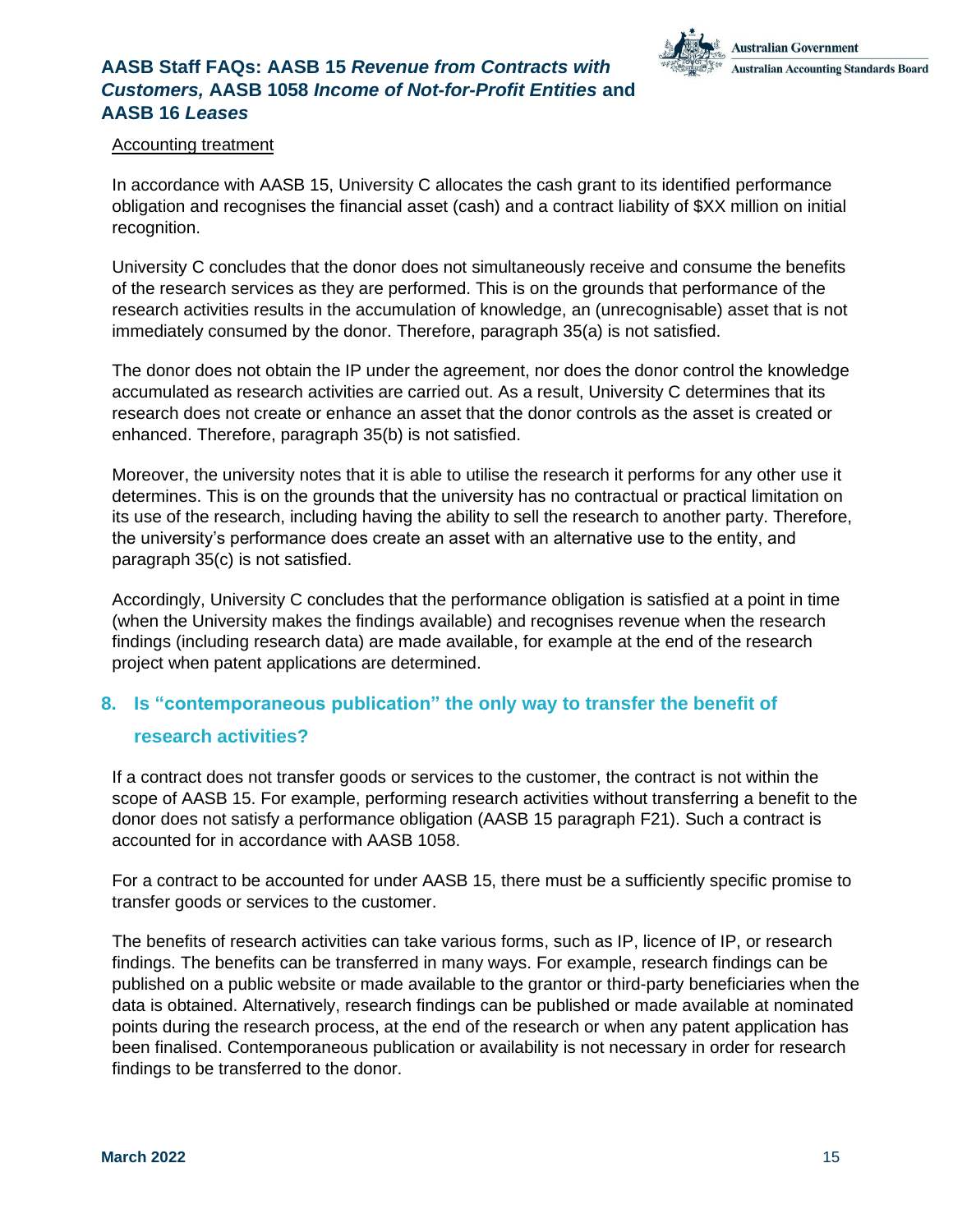

In some instances, the benefits of research activities might be broadly defined as including building research capability and innovation. For such broadly defined benefits, it would be challenging to identify sufficiently specific performance obligations for the contract to be accounted for under AASB 15.

### <span id="page-15-0"></span>**9. Is it necessary to refer to paragraph B4 when assessing paragraph 35(a)**

### **requirements for a research grant?**

AASB 15 paragraph B4 refers to an entity assessing whether another entity would have to substantially re-perform the work that the entity has completed to date, if that other entity were to fulfil the remaining performance obligations to the customer.

Paragraph B4 should be applied in the context of AASB 15 paragraph 35(a). That is, the reperformance test specified under paragraph B4 is not a standalone test (IFRS 15, paragraph BC128).

For example, where a research grant contract requires the entity to share the research findings as the research is performed, the entity's contemporaneous transfer of research findings meets paragraph 35(a) requirements and the reference to paragraph B4 and its reperformance test is not necessary.

However, where a research grant contract requires the periodic transfer or transfers of research findings, the benefits of the research activities are accumulated as the research is performed, and hence not immediately consumed by the customer (donor). In this case, the customer does not simultaneously receive and consume the benefits and the paragraph 35(a) requirement is not met. The reperformance test under paragraph B4 is therefore not relevant. This is the case even if the research contract permits a researcher to take with them all research findings including data when they move to a second institution, because the customer does not receive any benefit as a result of the researcher moving institutions.

In some circumstances, the application of paragraph 35(a) may be "unclear". IFRS 15, paragraph BC126 illustrates a scenario where customer-owned goods are on its way to be transported to a contract-specified location. Before the goods are delivered to the hands of the customer, it is difficult to determine whether any benefit of the delivery service has been received by the customer. In this case, the uncertainty makes the additional reperformance test in paragraph B4 necessary to help make the assessment. In this case, the customer does obtain the benefit of the service as the goods ultimately are delivered to the specified location with less additional delivery service required. This contrasts with the research case where a transfer of research findings is required for the donor to benefit, and no partial transfer occurs merely by the carrying out of the research.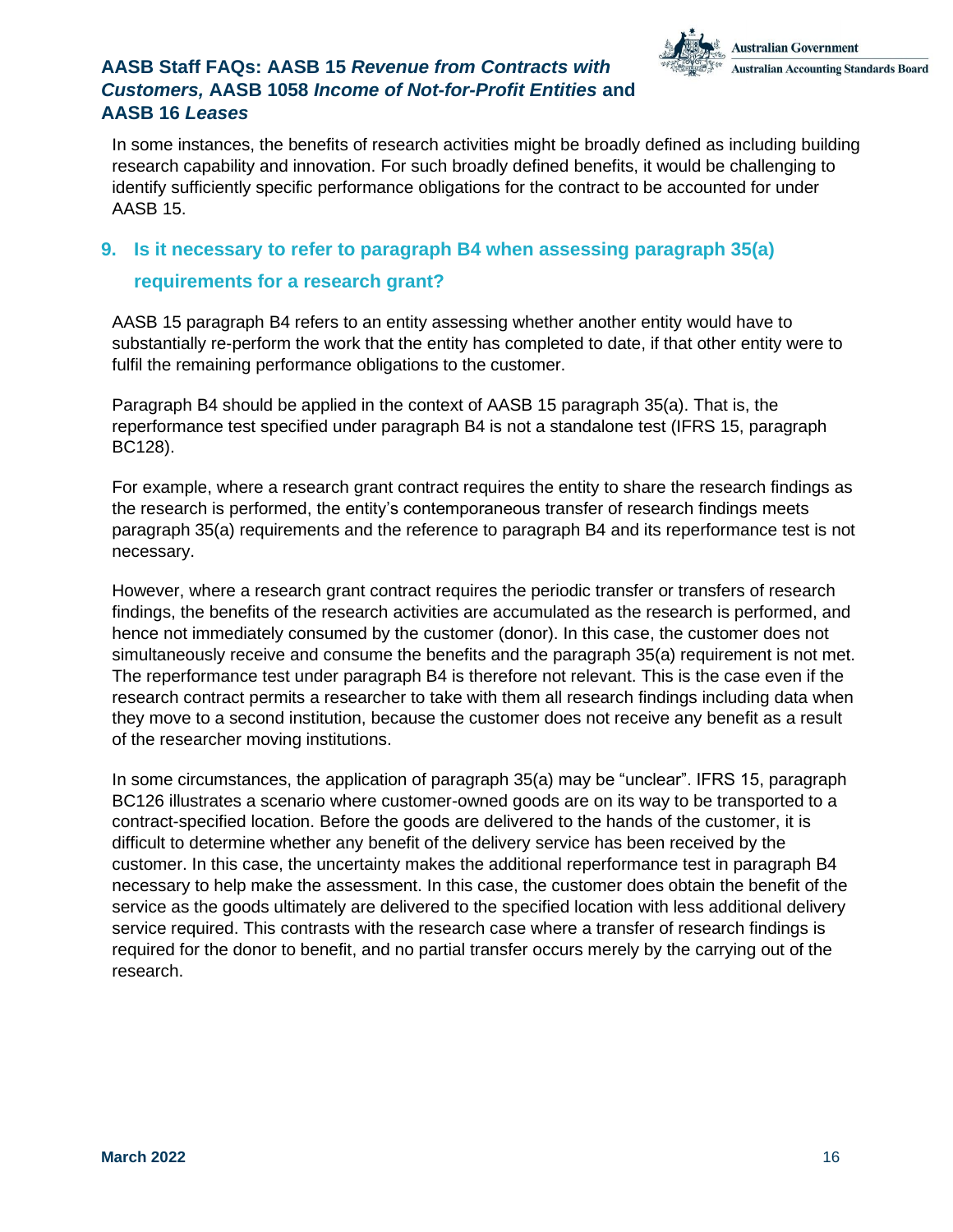

# <span id="page-16-0"></span>**10. Why did the Board decide not to extend "capital grant accounting" under**

### **AASB 1058 to research grants?**

"Capital grant accounting" is specified in AASB 1058 to recognise the underlying non-financial asset and income as the asset is constructed, effectively deferring the income over the construction period.

In developing AASB 1058, the Board acknowledged that diverse practice exists in accounting for research activities that are undertaken on behalf of a donor but benefiting the community at large. The Board decided not to extend capital grant accounting (i.e. the recognition of a liability despite the absence of performance obligations) under AASB 1058 to research grant arrangements.

This is because capital grant accounting applies to arrangements where the donor had intended to transfer a recognisable non-financial asset to the NFP entity for use by the entity itself. In the research grant scenario, as AASB 1058 paragraph BC102 points out, an NFP entity may be provided a grant to conduct research activities, with any detailed research data collected and rights to any commercial use of the data retained by the NFP entity. AASB 138 *Intangible Assets* does not permit research activities to be recognised as an asset.

The Board noted that extending the capital grant accounting to research grants would "create ambiguity in the distinction between a service and a good" because many service contracts arguably give rise to (unrecognisable) knowledge or expertise for the service renderer, an incidental product to the service contract. It would also create confusion as to whether AASB 1058 would allow certain intangible assets to be recognised, where their recognition is otherwise prohibited (AASB 1058, paragraph BC104).

Instead, the Board decided to provide illustrative examples to help users with the application of the Standard. Examples were included with AASB 1058, and AASB 15 was amended by the addition of Appendix F, with further research grant examples. The Board decided to specify requirements for "capital grants" in AASB 1058 to recognise the underlying non-financial asset and income as the asset is constructed, as an exception to the general requirements.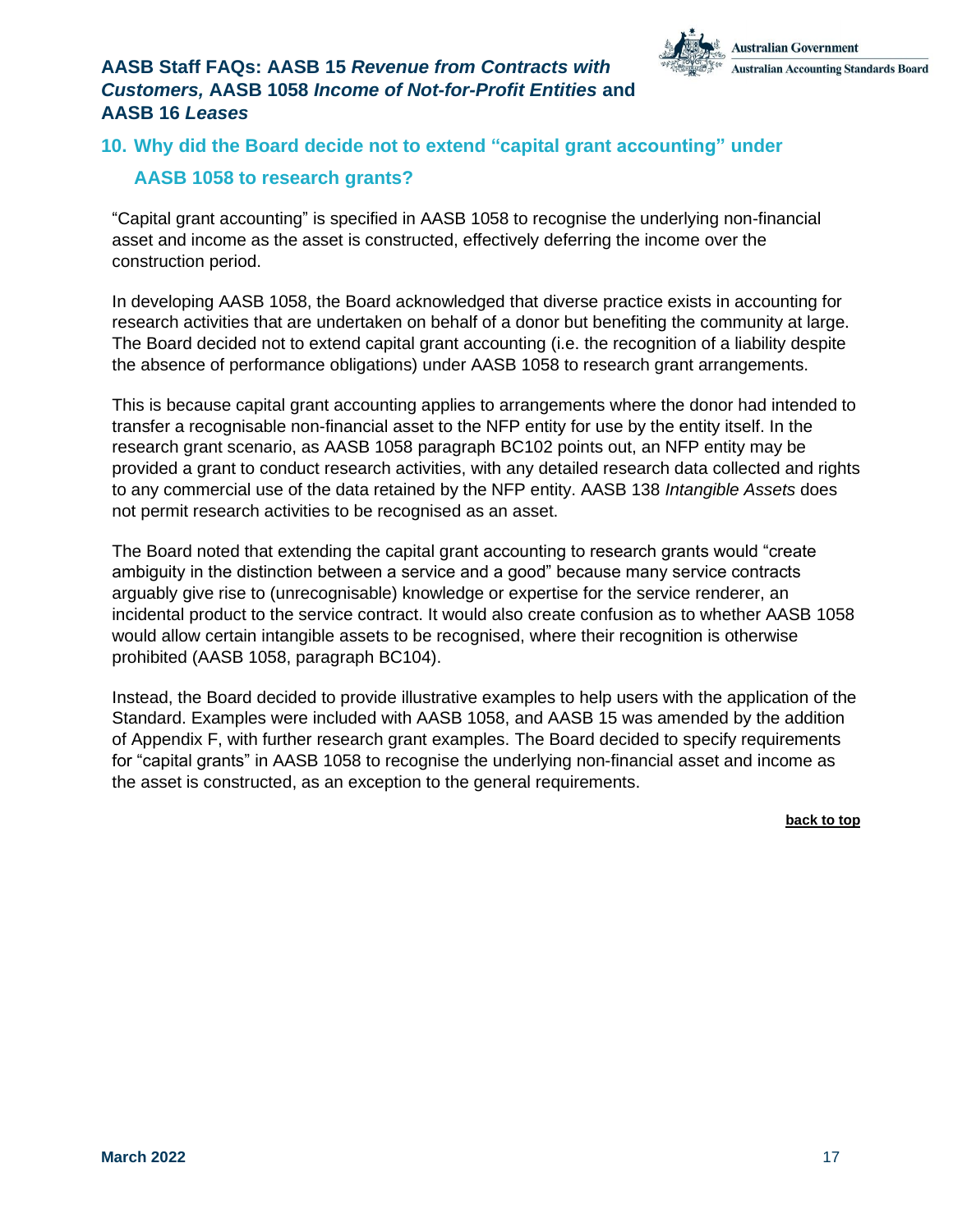

## <span id="page-17-0"></span>**Section 3: Identifying and Recognising Performance Obligations in NFP Schools**

<span id="page-17-1"></span>**11. How does an NFP school account for non-refundable upfront fees charged to**

**place prospective students on a waiting list?**

### *Background*

For illustration purposes, assume that the application form sets out the following terms and conditions:

- Prospective students will be added to the waiting list to be considered for admission in their desired year in order of receipt of their application with some exceptions. In particular, priority of consideration will be given to:
	- 1. children of alumni;
	- 2. siblings of current and past students; and
	- 3. members of the school's parish,

irrespective of when their applications were received. Enrolments may also be subject to an academic assessment of the prospective student and an interview with the head of campus.

- An application is a prerequisite to admission but not a guarantee of enrolment. All decisions to offer a place for enrolment remain at the discretion of the school.
- As applications for admission may exceed available places, payment of the waiting list fee does not guarantee an offer for admission.
- Payment of the waiting list fee is non-transferrable and non-refundable.

#### *Analysis*

#### **Is the contract within the scope of AASB 15** *Revenue from Contracts with Customers***?**

The school first considers whether the agreement is within the scope of AASB 15, by referring to AASB 15 paragraphs 9-21 and F5-F19 to determine whether there is a contract with a customer:

- there is a customer -- the parent who has promised consideration in exchange for the school to add a prospective student to a waitlist (see AASB 15 paragraphs 9, F6-F7);
- there is a written agreement the application form (see paragraphs 10,  $F8-F9$ );
- however whether the agreement creates enforceable rights and obligations (i.e. whether there is a contract) depends on specific facts and circumstances of the agreement (see AASB 15 paragraphs 9-10, F10-F18). The school will need to consider whether the agreement (i.e. the application form) includes sufficiently specific requirements of each of the parties to create an enforceable right (see paragraph F12). For example: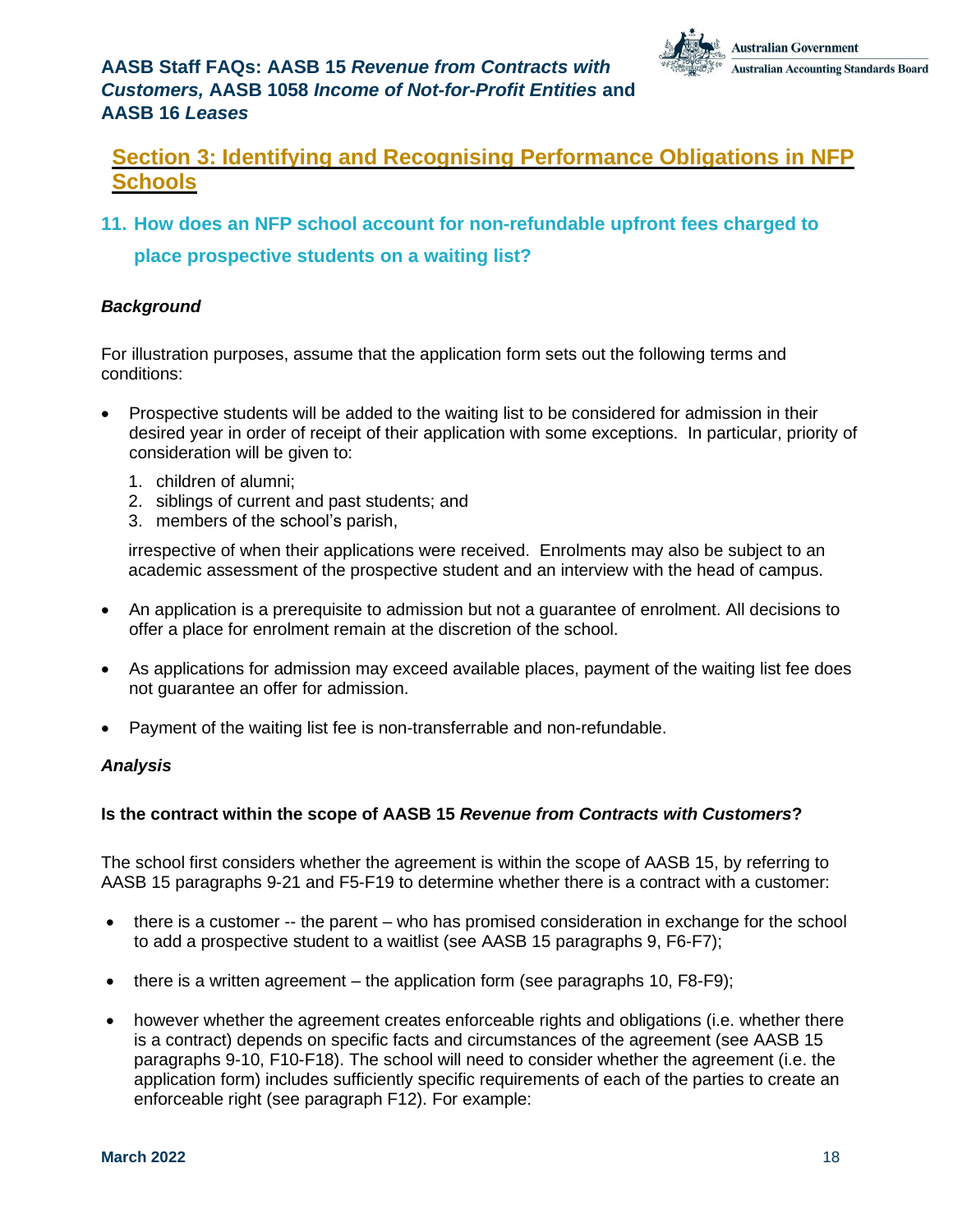

- Does the form clearly set out what services the parent can expect from the school in exchange for paying the waitlist fee, such that the parent could legally enforce specific performance of those services by the school?
- Would the parent be able to demonstrate that the child has not been placed on the waitlist, that the school has not considered those on the waitlist in the correct order (taking account of the exceptions), or that the school has to consider those on the waitlist at all?
- Would there be legal remedies available to the parent if they were able to demonstrate that the school did not undertake the promised services? Legal remedies may be available under Australian law even if the agreement does not make any provision for a refund or other remedies for non-performance. For example, the parent may have remedies of specific performance (require the school to place the prospective student on the waitlist, or specifically consider for admission if there are more places than those given to those meeting the exceptions) or damages for breach of the agreement (return of the fee) under Australian law (see paragraph F13 and F15).

The following sets out alternative solutions depending on whether the school concludes that the contract is enforceable or not.

#### **FAQ Scenario A: The contract is enforceable and within the scope of AASB 15**

#### *What are the performance obligations?*

Applying AASB 15 paragraphs 22-30 and F20-F27, in the above fact pattern the school concludes that there is one sufficiently specific performance obligation in the agreement, which is the promise to add the prospective student to the waiting list.

As the decision about enrolment remains at the discretion of the school, the school notes that it does not promise to consider each entry on the waitlist for possible enrolment and does not promise to consider each entry on the waitlist in a specified order, other than anyone in an "exception" criterion is considered first. It also does not promise to notify the prospective student of the outcome of the assessment for acceptance (unless successful). The school observes that these promises are not sufficiently specific to be able to determine when the obligation would be satisfied, and hence do not pass the necessary condition to be a performance obligation (see paragraph F20).

The school notes that the terms of the agreement do not relate to any future tuition, as the school has not made a promise to transfer future tuition services, and could not be compelled to do so under the agreement, as it does not promise (explicitly or implicitly) a place for future tuition (see paragraph B49).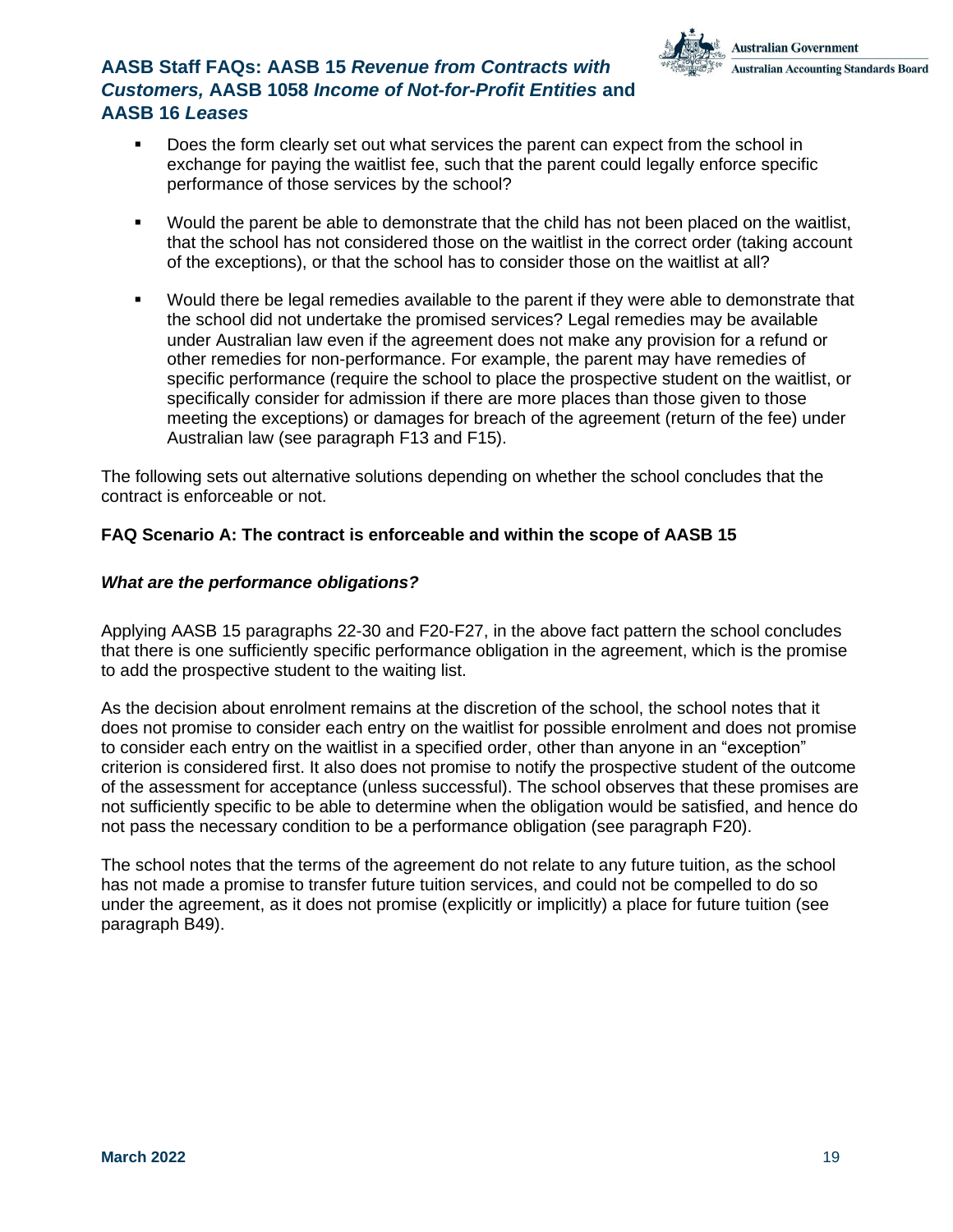

#### *When is the performance obligation satisfied?*

Applying AASB 15 paragraphs 31-38, the school determines that the single performance obligation to enter a prospective student on the waitlist is not transferred over time in accordance with any of the criteria in AASB 15 paragraph 35, and is therefore satisfied at a point in time in accordance with AASB 15 paragraph 38 when the prospective student is added to the waitlist. The revenue is therefore recognised at that point as per AASB 15 paragraph 31.

#### **FAQ Scenario B: The contract is not enforceable and within the scope of AASB 1058**

In accordance with AASB 15 paragraph Aus9.1, if the arrangement is not enforceable, the school considers the requirements of AASB 1058.

The school applies AASB 1058 paragraph 3 and 9, and concludes that there are no related amounts to recognise in accordance with other Australian Accounting Standards. The school also considers paragraph 3, 15-17 and concludes that the transfer is not to enable the school to acquire or construct a recognisable non-financial asset to be controlled by the school.

The school therefore concludes that, in accordance with AASB 1058 paragraph 10, the application fee is recognised immediately as income in profit or loss.

#### **Staff observation**

The scenarios above only provide one illustration of such type of fees. An entity would need to apply judgment when assessing its agreement to understand whether the requirements of the parties in the agreement are sufficiently specific that to be enforceable by the customer. The entity would also need to consider whether there is a single sufficiently specific performance obligation or, multiple sufficiently specific performance obligations.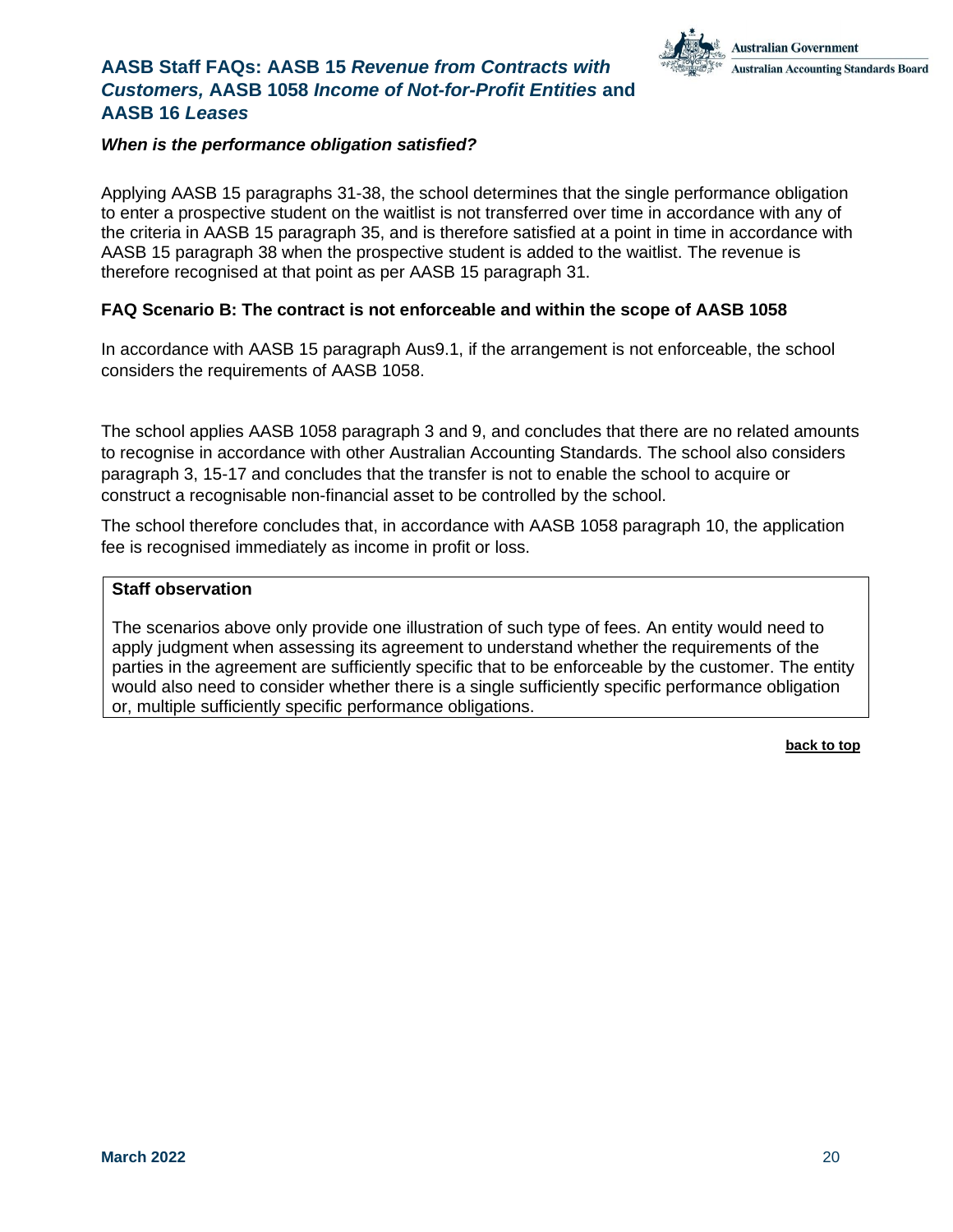

<span id="page-20-0"></span>**12. How does an NFP school account for non-refundable upfront fees that it charges when an offer of enrolment is accepted by a prospective student (i.e. when the student is accepted from the waiting list)?**

### *Background*

In this scenario, an NFP private school offers enrolment for tuition to a prospective student. Upon accepting an offer of enrolment, the prospective student must pay an upfront fee (sometimes referred to as an 'acceptance fee', 'entry fee' or 'enrolment fee'). The enrolment form sets out the following terms and conditions relevant to the fee:

- upon payment of the fee, future tuition is guaranteed for the prospective student to commence in the agreed-upon year and for the period of the tuition contract, being 2 years;
- the fee is non-refundable and non-transferable; and
- the fee is not offset against any future tuition fees.

#### *Analysis*

#### **Is the contract within the scope of AASB 15** *Revenue from Contracts with Customers***?**

The school applies AASB 15 paragraphs 9-21 and F5-F19 and concludes that the agreement is within the scope of AASB 15, as:

- there is a customer the parent who has promised consideration in exchange for future tuition (an ordinary activity of the school) to be provided to a specified child (see AASB 15 paragraphs 6, F6-F7);
- a contract exists, as:
	- o there is a written agreement (see paragraphs 10, F8-F9); and
	- $\circ$  the agreement creates enforceable rights and obligations for the prospective student to receive tuition in the agreed-upon years. Despite the fee being non-refundable, the parent would be able to either enforce the agreement or be provided a remedy under Australia law if the school did not provide tuition in the agreed-upon years (see AASB 15 paragraphs 10, F10-F18).

#### **What are the performance obligations in the contract, and is the non-refundable upfront fee one of them?**

The school considers the guidance on accounting for non-refundable fees in AASB 15 paragraphs B48-B51 and refers to paragraphs 22-30 and F20-F27 to assess whether the upfront fee relates to the transfer of a good or service separate to the provision of tuition in the future.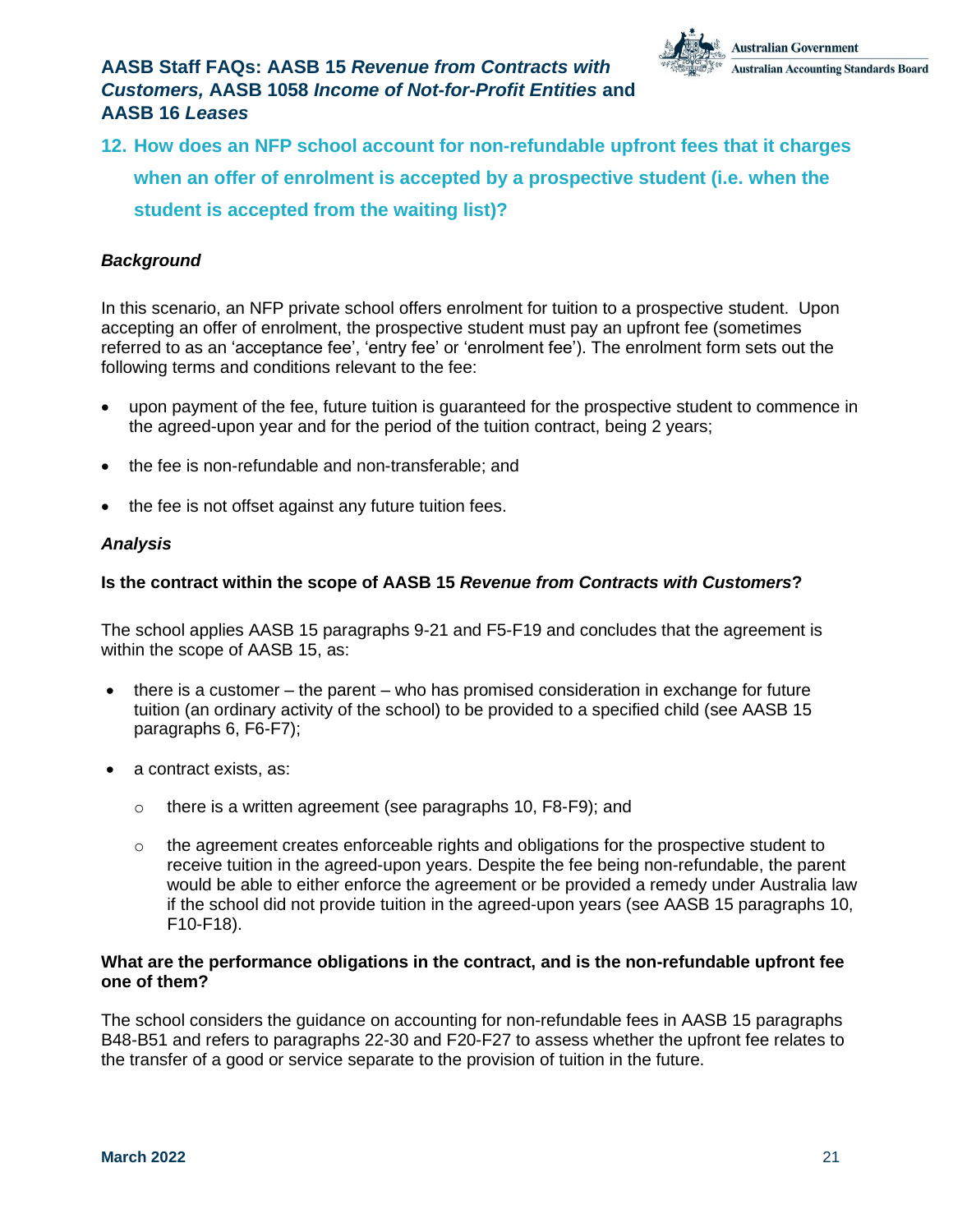

The school notes that performance obligations do not include activities that an entity must undertake to fulfil a contract unless those activities transfer a good or service to a customer (see AASB 15 paragraph 25). The non-refundable fee might cover internal administrative activities which enable the school to provide future tuition services to the student, but these activities do not transfer a promised good or service to the prospective student separate from the provision of future tuition and are therefore not a separate performance obligation (see paragraph B49).<sup>3</sup>

The school therefore concludes that the non-refundable upfront fee does not represent a distinct performance obligation (see paragraph 25), but is instead an advance payment for future tuition services, and is recognised as revenue as the future tuition services are provided over the 2 year contract (see paragraphs 30 and B49).

#### **Staff observation**

The question of whether non-refundable upfront fees relate to a separate performance obligation, distinct from the provision of future tuition services depends on the facts and circumstances of each contract. For example, unlike the example above, some upfront non-refundable enrolment fees might relate to the transfer of a good or service to a customer, such as the provision of uniforms or other equipment that the prospective student controls upon receipt.

In such a case, the school will need to evaluate whether the good or services provided to the prospective student are distinct from the provision of the tuition services (see paragraphs 22-30), and, if distinct, account for these as separate performance obligations.

Where the period of the tuition contract is under the control of the parent, rather than a set time, the school should consider paragraphs 10-12 to determine the appropriate duration of the contract.

<sup>3</sup> These types of examples are also very common in the for-profit sector. See, for example, illustrative example 53 of the IFRS 15 examples (click [here\)](http://www.aasb.gov.au/admin/file/content105/c9/IFRS15_IE_5-14.pdf), or the recent agenda decision of the IFRS Interpretations Committee addressing *Assessment of Promised Goods or Services* (IFRIC [Update](https://www.ifrs.org/news-and-events/updates/ifric-updates/january-2019/) [January](https://www.ifrs.org/news-and-events/updates/ifric-updates/january-2019/) 2019).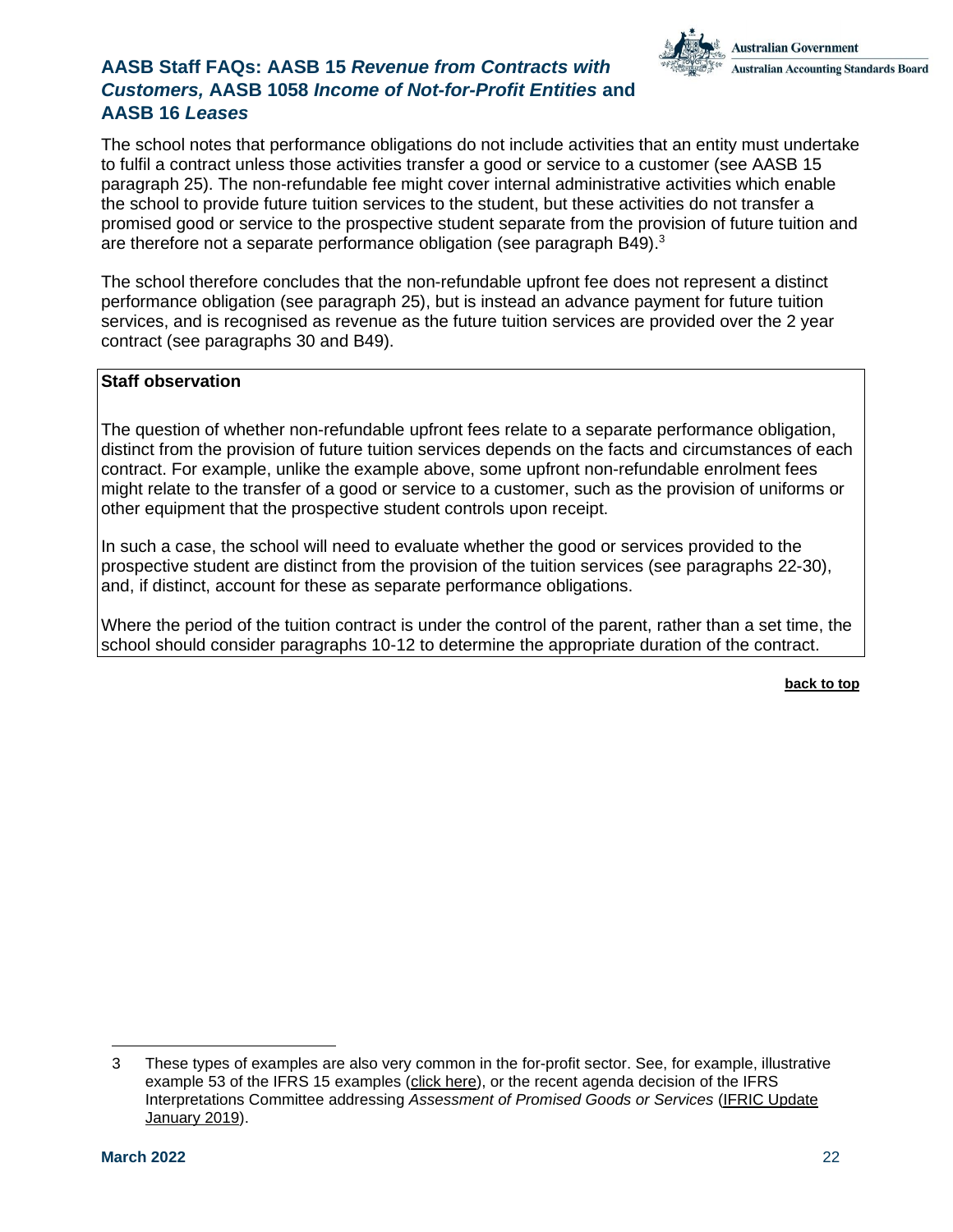

## <span id="page-22-0"></span>**Section 4: Accounting for Concessionary Loans**

### <span id="page-22-1"></span>**13. How does an NFP entity account for a concessionary loan?**

Not-for-profit (NFP) entities may receive long-term loans, for example, from government entities, on below-market terms (with interest and/or principal concessions). Concessionary loans are within the scope of AASB 9 *Financial Instruments* and, if they are provided to an NFP entity principally to enable it to further its objectives, also within the scope of AASB 1058 *Income of Not-for-Profit Entities.* An NFP entity may apply AASB 9 first or AASB 1058 first in accounting for the concessionary loan. Both approaches should result in the same accounting outcome.

In substance, both AASB 9 and AASB 1058 are applied together, since Australian Accounting Standards do not specify a sequence for applying the Standards. However, to demonstrate that an apparent application sequence does not affect the accounting outcome, this FAQ addresses the accounting for concessional loans as if AASB 9 is applied first (approach 1) and also as if AASB 1058 is applied first (approach 2).

#### *Approach 1 – apply AASB 9 first*

AASB 9 (paragraph B5.1.1) requires an entity to determine whether a loan arrangement has one or more components in addition to the financial liability and, if so, to separately account for these other components.

Therefore, NFP entities receiving a concessionary loan need to analyse the substance of the arrangement to determine whether part of the consideration received is for something other than the financial liability (such as a contribution by the lender as an owner of the entity or a donation by the lender), in addition to the part of the consideration received that relates to the financial liability to repay the loan.

For example, if an NFP entity determines that part of the consideration received gives rise to an asset acquired for significantly less than fair value principally to enable the entity to further its objectives, the entity accounts for that part of the consideration received (the "beneficial component") in accordance with AASB 1058. At the same time, the entity recognises a financial liability separately in accordance with AASB 9 (paragraph B5.1.1) as described above.

If there is no further 'related amount' to recognise under paragraph 9 of AASB 1058 in relation to the beneficial component (e.g. there is no owner's contribution or some other liability), the additional consideration received is recognised as income upon initial recognition of the asset.

#### *Approach 2 – apply AASB 1058 first*

Alternatively, the NFP entity may consider the requirements of AASB 1058 first. Where the entity determines that part of the consideration received under the concessional loan arrangement gives rise to an asset acquired for significantly less than fair value principally to enable the entity to further its objectives (the "beneficial component" in this context), the entity applies AASB 1058 (paragraphs 8-10) to recognise income upon initial recognition of the asset received (including the beneficial component), subject to the recognition of any related amounts.

When assessing the related amounts under AASB 1058 (paragraph 9), the entity applies AASB 9 (paragraph B5.1.1) to separately account for the other components of the concessional loan arrangement:

• recognise and measure the financial liability component of the transaction at fair value in accordance with paragraph B5.1.1; and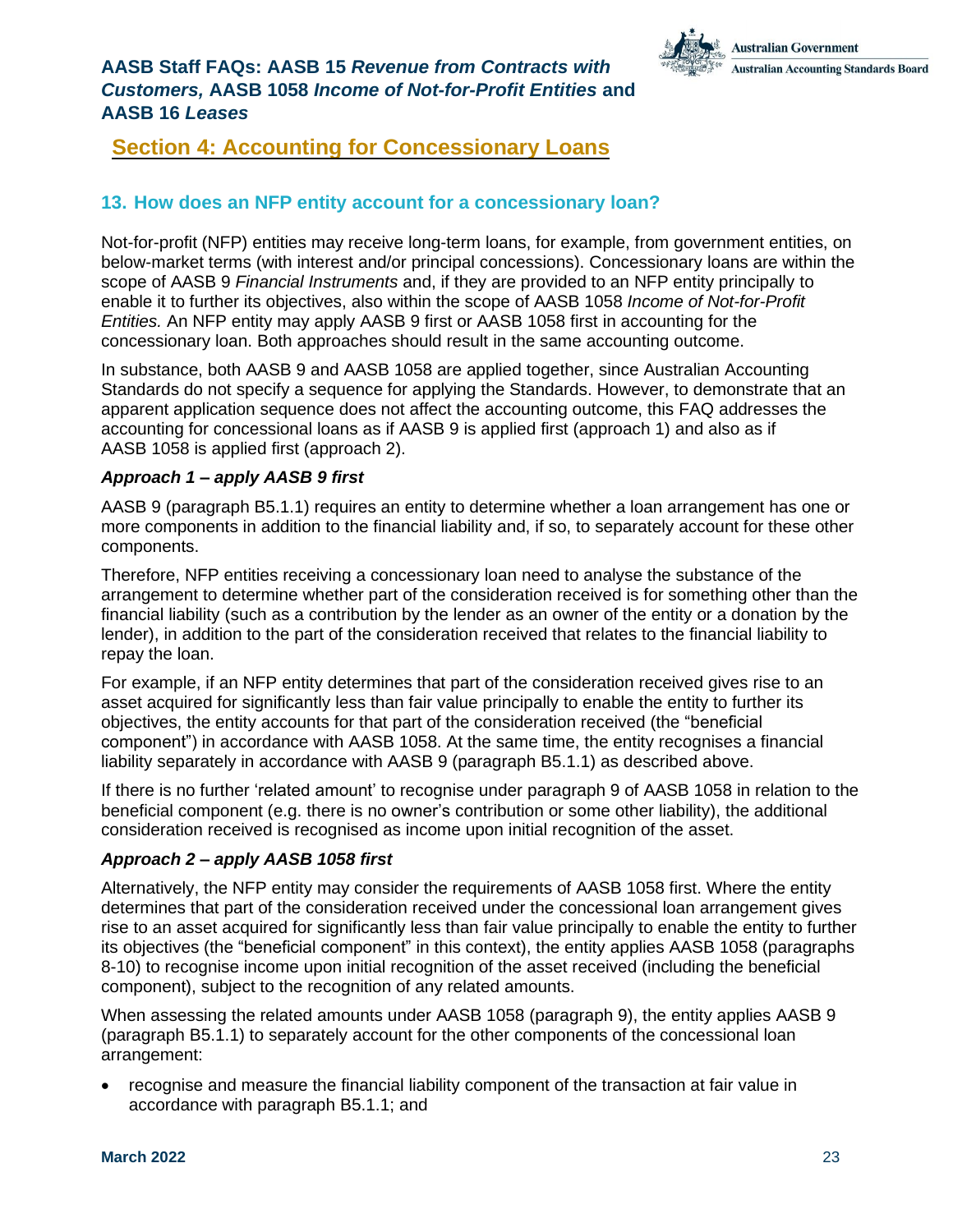

• account for any additional components in accordance with AASB 1058 (paragraph 9) and any other relevant Australian Accounting Standards.

If the financial liability is the only related amount to recognise under paragraph 9 of AASB 1058 in relation to the asset recognised (e.g. there is no owner's contribution or some other liability), the excess of the loan proceeds (the consideration received) over the fair value of the financial liability recognised in accordance with AASB 9 is recognised as income upon initial recognition of the asset.

#### *Same accounting outcome under the two approaches*

The two approaches described above give the same accounting outcome. Whichever Standard is the apparent starting point, the other Standard is also applied. AASB 9, if that is the apparent starting point, requires separate accounting for the various components of a concessionary loan, including applying AASB 1058. AASB 1058, if that is the apparent starting point, requires the entity to account for related amounts in accordance with other Standards, such as AASB 9.

As a result, under both of these approaches, following the application of AASB 9 (paragraph B5.1.1) and AASB 1058 (paragraph 9), entities would account for any difference between the transaction price of the financial liability (i.e. the part of the consideration received that relates to the financial liability to repay the loan) and the fair value of the loan (the financial liability) in accordance with AASB 9 (paragraph B5.1.2A).

As noted in paragraph BC88 of the Basis for Conclusions to AASB 1058, the Board concluded that no amendment to AASB 9 was required to address a difference between the transaction price (i.e. the relevant part of the consideration) and the fair value of a financial instrument (such as a financial liability). Such a difference is accounted for under AASB 9 and not under AASB 1058. Paragraph B5.1.2A addresses the accounting for such a difference according to whether the fair value is based on observable or unobservable inputs.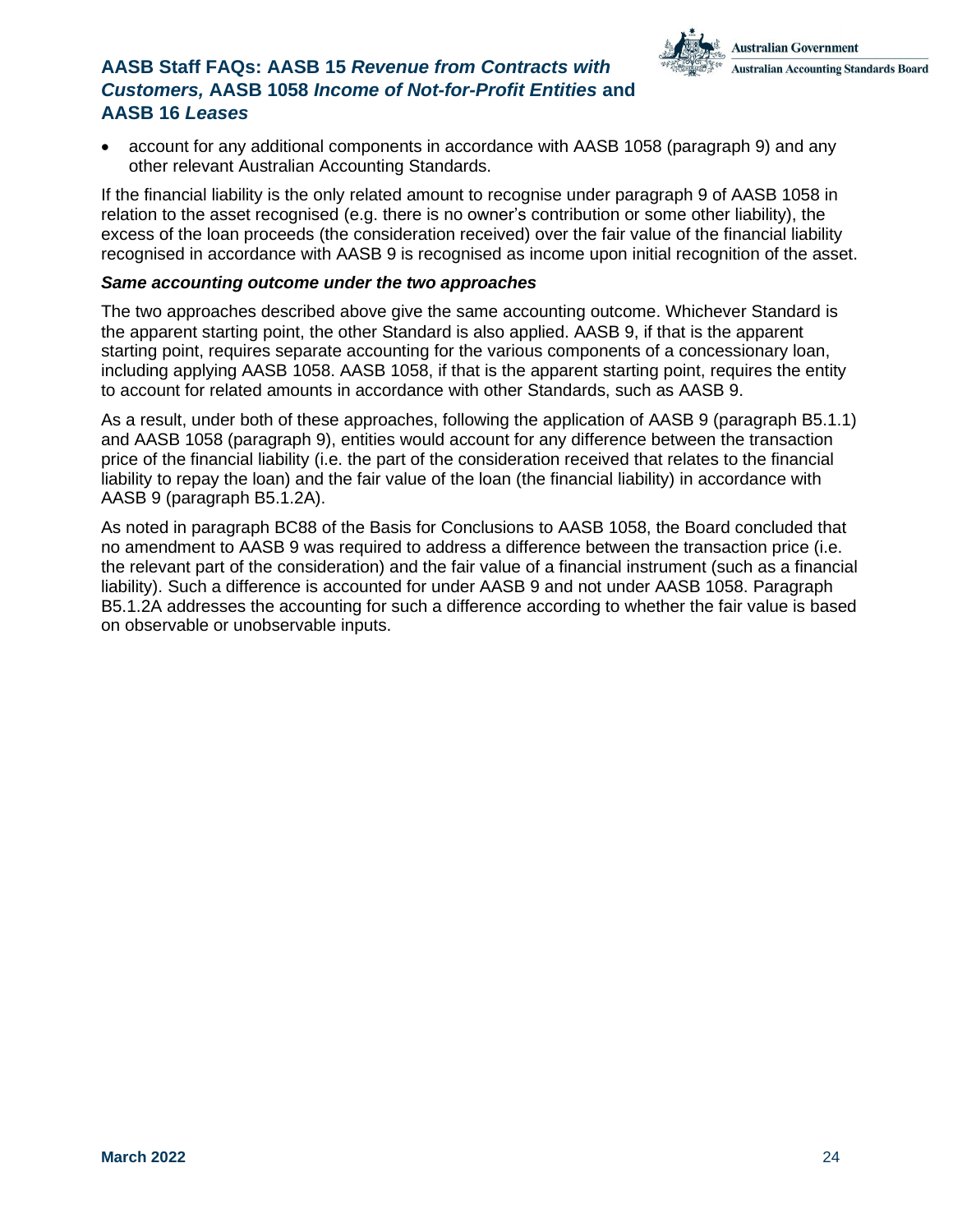The following flowchart illustrates the accounting described above.



### **FAQ Scenario 1 – Interest-free loan to assist the NFP entity to further its objectives**

#### Fact pattern

An NFP entity receives an interest-free loan of \$100,000 from a government agency. The loan is provided principally to enable the entity to further its objectives. The \$100,000 principal is to be repaid at the end of the 5-year term.

The NFP entity has not had any borrowings before and estimated the prevailing market rate of interest for a similar loan (term, principal repayment at the end, credit risk, currency, etc.) at 5% pa. At initial recognition, the transaction price of the financial liability for the loan, based on the present value of the future principal repayment discounted at this estimated market interest rate, is \$78,353. The fair value of the financial liability is assumed to equal the transaction price of the liability, in the absence of any contrary evidence.

#### Accounting treatment

#### *Approach 1 – apply AASB 9 first*

The entity could apply AASB 9 first and determine that the loan arrangement includes two components – a financial liability for the loan and a beneficial component – since the fair value of the financial liability is significantly less than the fair value of the total loan proceeds received, principally to enable the NFP entity to further its objectives.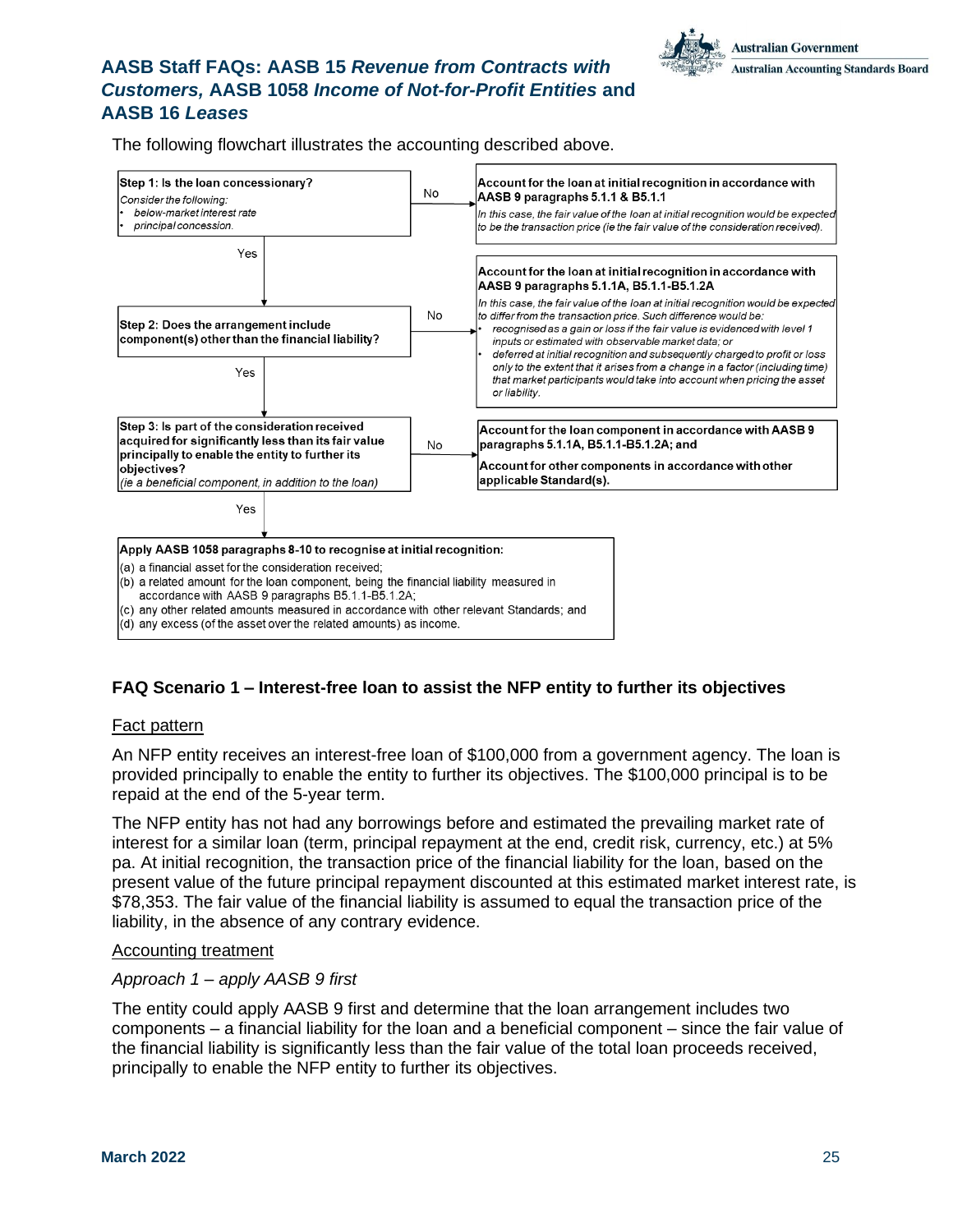

As a result, the NFP entity applies AASB 9 (paragraph B5.1.1) to recognise:

- the loan component:
	- $\circ$  a financial liability with a fair value of \$78,353, in accordance with AASB 9 (paragraphs 5.1.1 and B5.1.1); and
	- $\circ$  a financial asset of \$78,353, being the fair value of the proceeds received for the loan component (assumed to equal the fair value of the financial liability in the absence of any contrary evidence); and
- the beneficial component:
	- $\circ$  a financial asset of \$21,647 received (the balance of the total loan proceeds), in accordance with AASB 1058 (paragraph 8); and
	- $\circ$  income of \$21,647 immediately in profit or loss, in accordance with AASB 1058 (paragraph 10), in the absence of any other related amount.

#### *Approach 2 – apply AASB 1058 first*

Alternatively, the entity could first determine that the fair value of the financial liability is significantly less than the fair value of the total loan proceeds received and apply AASB 1058 (paragraphs 8-10) to recognise:

- a financial asset of \$100,000 for the loan proceeds received, in accordance with AASB 1058 (paragraph 8);
- a financial liability of \$78,353, being a related amount in accordance with AASB 1058 (paragraph 9) and measured at fair value under AASB 9 (paragraphs 5.1.1 and B5.1.1); and
- income of \$21,647 immediately in profit or loss, in accordance with AASB 1058 (paragraph 10), in the absence of any other related amount.

#### *Conclusion*

Both approaches result in the same accounting outcome of recognising at initial recognition:

- cash of \$100,000;
- a financial liability of \$78,353; and
- income of \$21,647.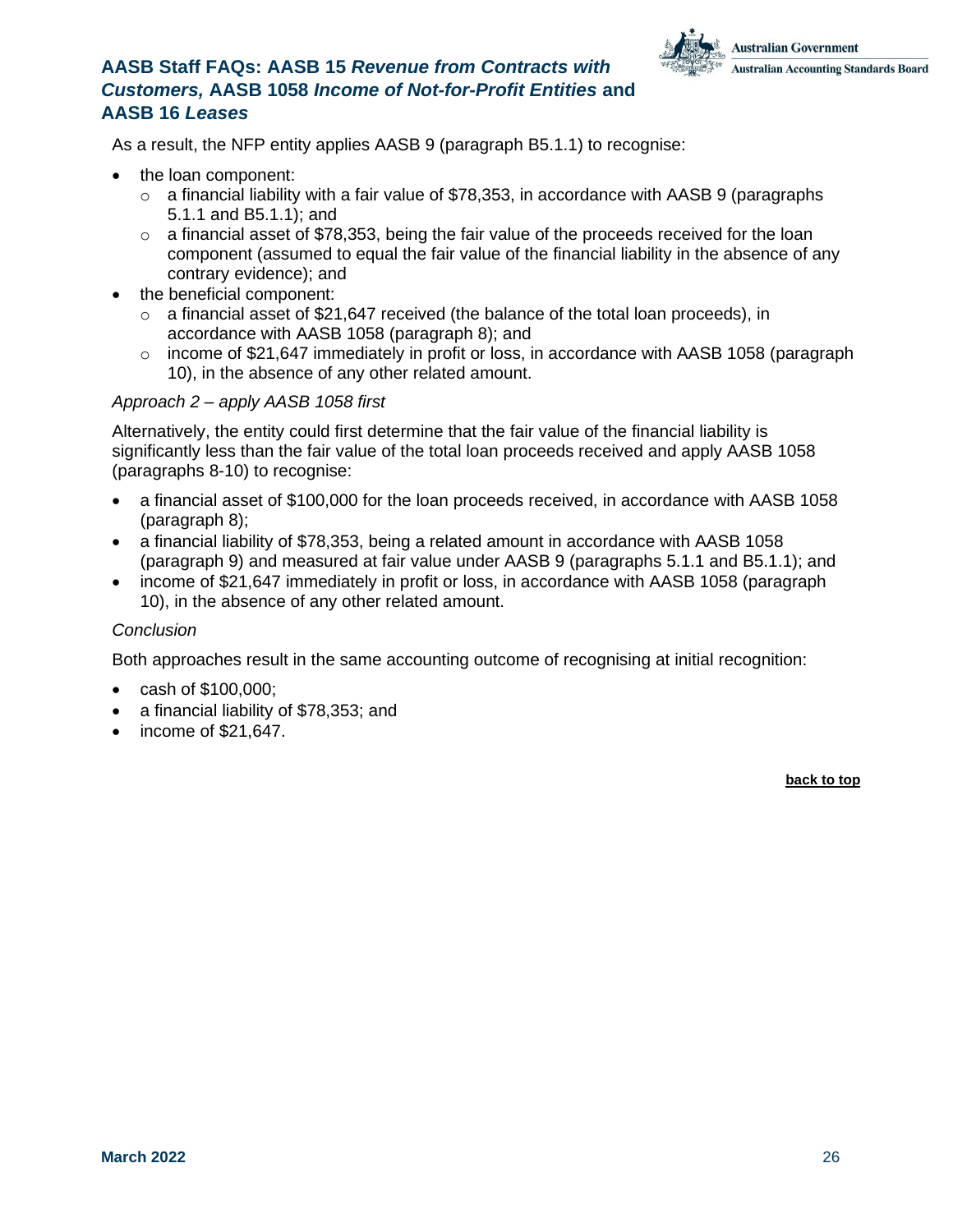## <span id="page-26-0"></span>**Section 5: Initial recognition by an NFP entity of an asset acquired for**

## **consideration that is significantly less than fair value principally to**

## **enable the entity to further its objectives, and the associated income**

This Section is designed to assist an NFP entity in its accounting for non-statutory transactions, such as grants, in relation to which it has partially but not yet fully performed the activities required under the agreement and the associated asset (e.g. grant funding in cash or other asset) has not yet been received.

These types of transactions fall within the scope of paragraph 1(a) of AASB 1058 *Income of Notfor-Profit Entities*, being "transactions where the consideration to acquire an asset, is significantly less than fair value principally to enable a not-for-profit entity to further its objectives …"<sup>4</sup> Paragraph 2 of AASB 1058 notes the asset acquired might be cash or another type of asset.

Implementation guidance is already provided for some types of transactions within the scope of paragraph 1(a) of AASB 1058. In particular:

- Appendix C of AASB 9 *Financial Instruments* already provides implementation guidance in relation to the initial recognition and measurement of statutory receivables. That Appendix makes it clear that an NFP entity is to recognise and measure upon initial recognition a statutory receivable as if it were a financial asset in accordance with AASB 9 when statutory requirements establish a right for the entity to receive cash or another financial asset. This is on the basis that a statutory receivable is, in substance, similar to a contractual receivable, as the statutory requirements provide the entity with a right to receive cash or another financial asset from another entity; and
- the Illustrative Examples accompanying AASB 1058 illustrate the recognition and measurement of income and related amounts (including assets) arising from transactions where cash is received in advance (e.g. Illustrative Examples 8A and 9).

Accordingly, this Section focuses on transactions referred to in paragraph 1(a) of AASB 1058 for which implementation guidance has not been previously provided. In those circumstances (such as accrued grants) a non-cash asset might exist (for example, a financial asset under AASB 9 representing the contractual right to receive the cash) and should be recognised and appropriately described in the statement of financial position.

The focus of this Section is on the initial recognition of this type of asset, although it also addresses some consequential matters relating to the recognition of associated income. Sections 1 to 3 in this document address certain issues relating to the recognition of income by NFPs in greater detail.

<sup>4</sup> Accounting for volunteer services, referred to in paragraph 1(b) and associated paragraphs of AASB 1058, are outside the scope of this Section.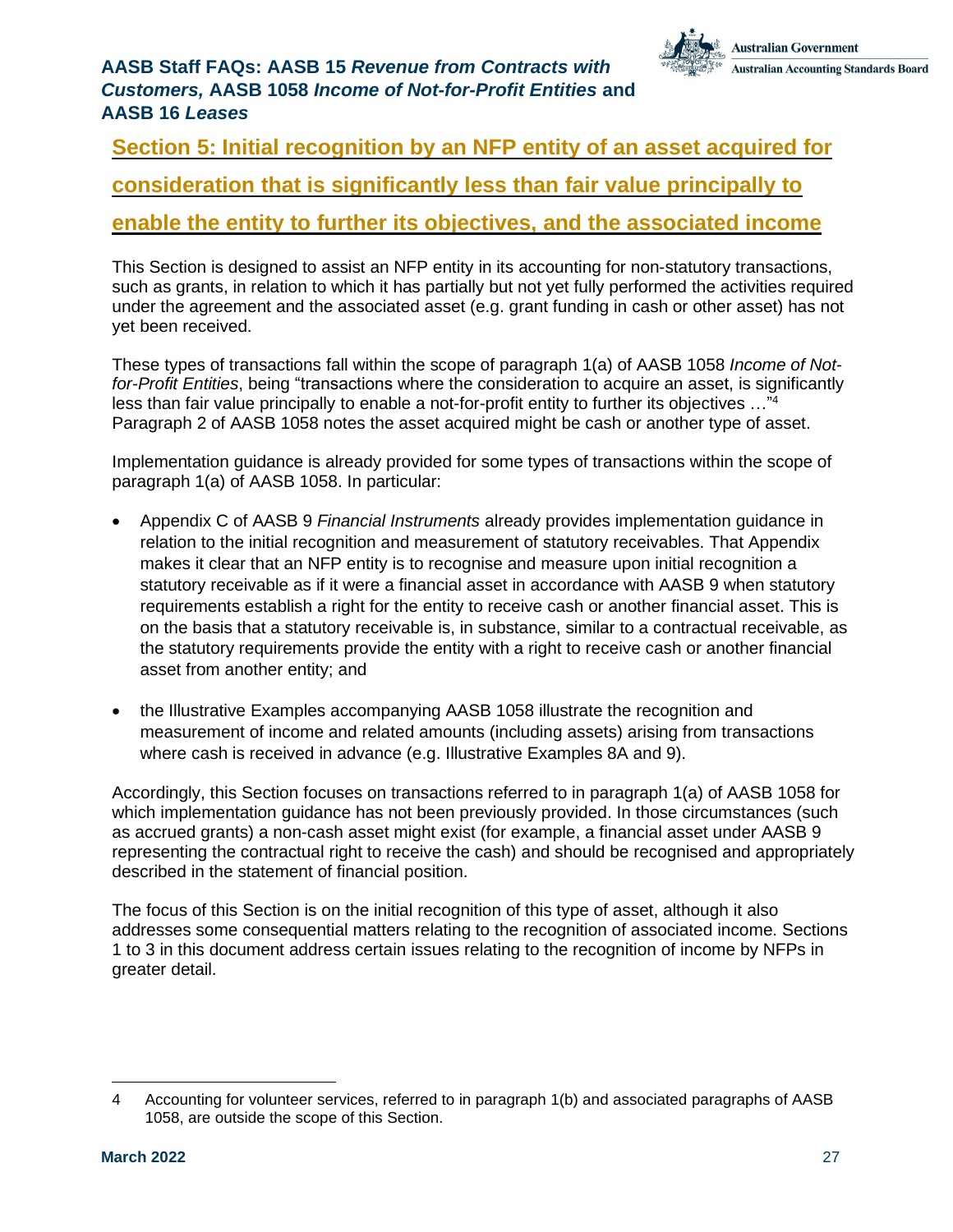

## <span id="page-27-0"></span>**14. In relation to accrued income, when should an NFP entity initially recognise an asset in its statement of financial position, and the associated income in its statement of financial performance?**

A transaction, such as a grant transaction, is outside the scope of AASB 15 *Revenue from Contracts with Customers* if it relates to an agreement that is either unenforceable, or enforceable but the promise to transfer a good or service in accordance with the agreement is not sufficiently specific (see paragraph F5 of AASB 15).

In many transactions where the consideration to acquire an asset is significantly less than fair value principally to enable an NFP entity to further its objectives, the recognition of the asset is relatively straight forward. This is because it is clear that the entity controls the transferred asset, for example the entire asset has been received (perhaps even in cash) before the reporting date. As noted above, the accounting for these types of transactions are illustrated in the Illustrative Examples accompanying AASB 1058.

However, in some transactions within the scope of paragraph 1(a) of AASB 1058 it might not be as clear that the NFP entity has a recognisable asset (and therefore also not clear whether it has earned the associated income) by the reporting date. This is particularly the case if the entity has met all the eligibility criteria agreed under the terms of the agreement but only in relation to a proportion of the transaction. The question then arises as to whether an asset representing the right to receive the asset, such as a cash grant (and associated income), should be recognised in full at the outset, on a pro rata or other basis over time as the terms of the agreement are fulfilled, or when all the eligibility criteria are met for the transaction as a whole.

With the exception of volunteer services, paragraph 8 of AASB 1058 requires the entity to apply the requirements of other Australian Accounting Standards (as relevant) in assessing whether an asset that has arisen from a transaction should be recognised and how it should be measured.

Under that paragraph, the entity is required to recognise, depending on the nature of the asset:

- a financial asset (e.g. a receivable) in accordance with AASB 9 when it has a contractual right to receive cash or another financial asset from the grantor; or
- another type of asset in accordance with another Standard, for example AASB 16 *Leases*, AASB 116 *Property, Plant and Equipment* or AASB 138 *Intangible Assets*, when the transaction gives rise to an asset that is outside the scope of AASB 9.<sup>5</sup>

When assessing whether and when to recognise an asset arising from a transaction within the scope of paragraph 1(a) of AASB 1058 the NFP entity needs to consider all the particular facts and circumstances of the transaction. For example, in assessing whether to recognise a financial asset under AASB 9, the entity needs to assess whether it has a contractual right to receive cash or another financial asset, in other words whether the right arising from an agreement between two or more parties that has clear economic consequences is enforceable by law and the other party has

<sup>5</sup> Although not explicitly stated in paragraph 8 of AASB 1058, it is conceivable that depending on circumstances an asset might be required to be recognised under paragraphs 10-12 of AASB 108 *Accounting Policies, Changes in Accounting Estimates and Errors*.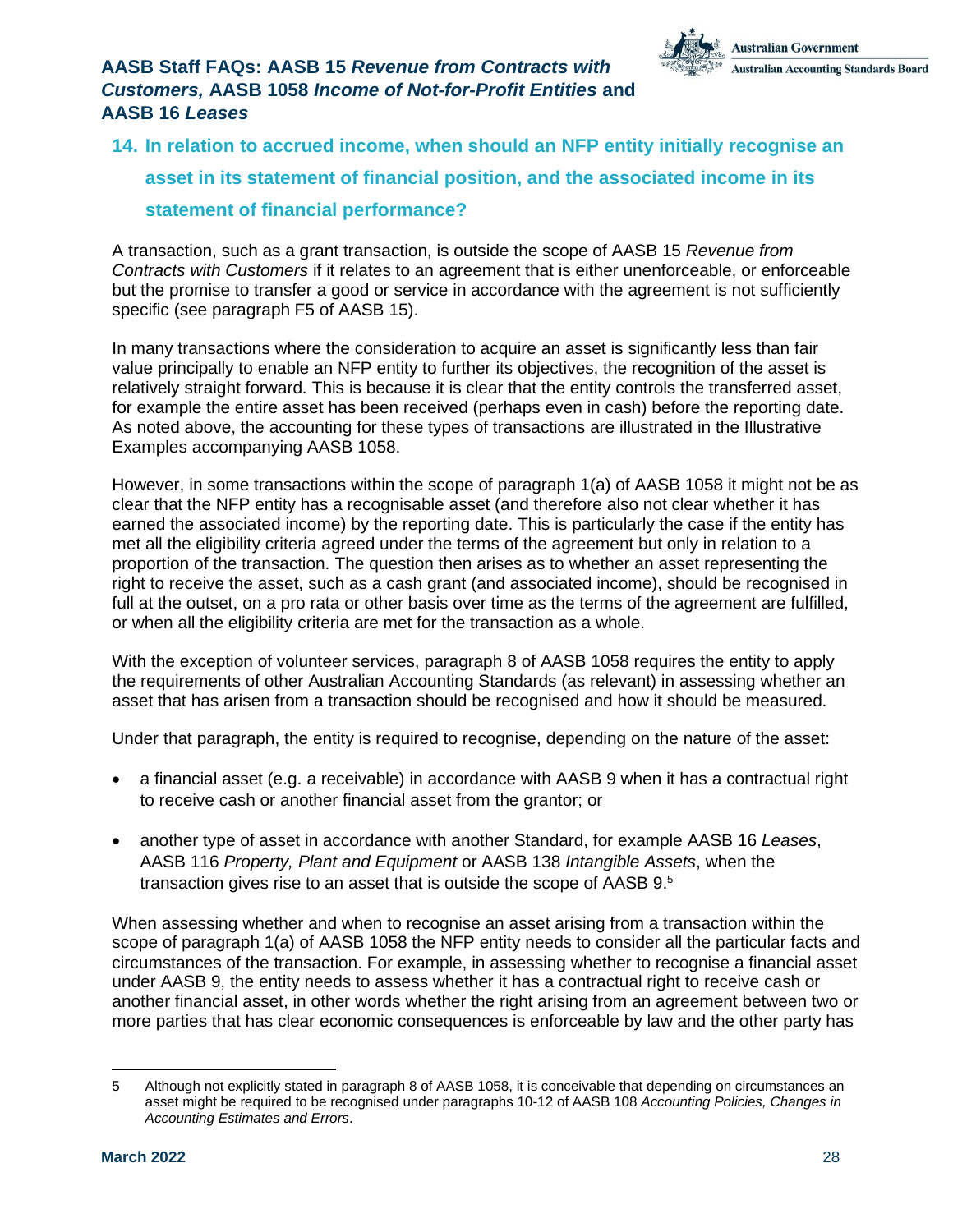

little, if any, discretion to avoid the transfer of the asset (see paragraph 13 of AASB 132 *Financial Instruments: Presentation*).

The conclusions on whether and when to recognise an asset might be similar to the conclusions in relation to assessments of contracts within the scope of AASB 15 when making the distinction between a 'contract asset' and a 'receivable'. For example, it would not be appropriate for an NFP entity to recognise the equivalent of a contract asset under AASB 15 when the entity has a contractual right to receive the asset (i.e. the entity has satisfied the eligibility criteria and is therefore not subject to performance risk, even if it remains subject to refund risk) because recognition of the equivalent of a contract asset would inappropriately suggest the right to consideration is conditional (see paragraphs BC323 and BC326 of the IASB's Basis for Conclusions to IFRS 15, upon which AASB 15 is based).<sup>6</sup> However, that would not preclude the NFP entity from recognising another type of asset, such as a financial asset, where it has an unconditional right (even if it is subject to refund risk).

If the NFP entity determines that the criteria for asset recognition have been met (e.g. for a proportion of the transaction), the entity needs to also apply the other requirements of AASB 1058 where pertinent to the facts and circumstances, including:

- paragraph 9, and thereby initially recognise any 'related amounts' (i.e. any corresponding associated credit amounts that should be recognised as contributions by owners, increases in liabilities, decreases in assets, and revenue in accordance with other Australian Accounting Standards); and
- depending on the nature of the transaction giving rise to the asset:
	- $\circ$  if it is a non-capital grant, paragraph 10, and thereby immediately recognise income for any excess of the initial carrying amount of the asset over the related amounts recognised under paragraph 9; or
	- $\circ$  if it is a capital grant (i.e. a grant of a financial asset to enable the NFP entity to acquire or construct a recognisable non-financial asset that is to be controlled by the entity), paragraph 16, and thereby initially recognise a liability for any excess of the initial carrying amount of the financial asset received in the transfer over any related amounts recognised under paragraph 9. The associated income is then recognised (and the liability derecognised) when (or as) the entity satisfies its obligations under the grant (which might be immediately, to the extent the obligations have been satisfied at the time the asset was recognised).

The NFP entity should also consider disclosure requirements under AASB 1058 and AASB 101 *Presentation of Financial Statements* to provide sufficient information that enables users of financial statements to understand the effects of the transactions where consideration is significantly less than the fair value of the asset received principally to enable the entity to further its objectives.

<sup>6</sup> In relation to the implications of refund obligations, see also paragraph B14 of AASB 1058.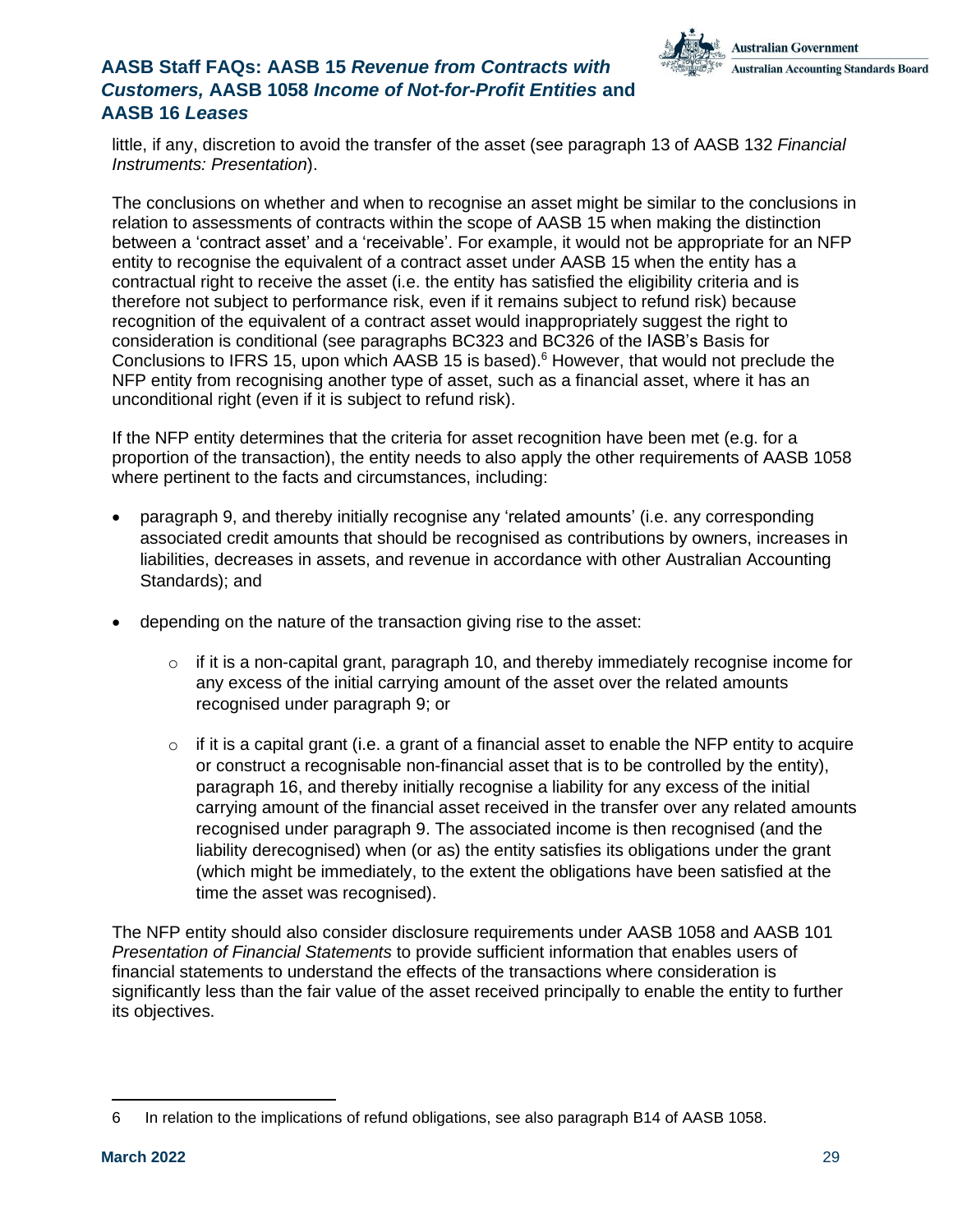#### **Illustrations of the principles**

The following illustrates the application of the definition and recognition principles described above using two different scenarios – a non-capital grant and a capital grant. They have parallels to, but are less detailed than, Examples 8A and 9 of AASB 1058. The main difference between the Illustrative Examples in AASB 1058 and scenarios 1a and 1b below is that the former illustrate grant scenarios where cash is received in advance whereas the latter illustrate grants where cash is received in arrears. Despite the differences in the relative timing of the receipt of cash, the underlying accounting treatments are consistent.

#### **FAQ Scenario 1a – Non-capital grant**

#### Fact pattern

On 1 April 202X NFP (a charity offering and providing a wide range of traditional and innovative support services to at risk individuals through volunteers) is awarded a grant of \$90,000 to help it meet the increased demand for its services expected to arise from COVID-19 during the remainder of the calendar year.

The agreement is enforceable in accordance with paragraphs F11-F18 of AASB 15 because under the agreement the grantor has the right to take control of NFP's existing COVID-19 oriented resources (including NFP's volunteer contact list, volunteer training manuals and interactive computer programmes) to be used by another service provider for no charge if NFP fails to provide COVID-19 related support services over the next 9 months. However, the agreement does not meet the 'sufficiently specific' criterion described in paragraphs F20-F26 of AASB 15 (including because the number or type of support services such as smartphone apps or counselling sessions, whether marriage, financial, mental health or other, are not specified). Therefore, the agreement falls within the scope of AASB 1058 (and outside the scope of AASB 15).

According to the agreement NFP can claim a pro rata amount of the grant after the end of each quarter. Claims are to be made on a straight-line time-transpired basis unless NFP can demonstrate in any one quarter that another basis can be justified (e.g. because it develops an online support package in one quarter that will be self-sustaining in later quarters). Once a claim is assessed and paid it is non-refundable.

Up to the 30 June 202X reporting date NFP has conducted COVID-19 related counselling sessions and is in the planning stages of developing a smartphone app. It therefore intends to submit a claim of \$30,000 for that quarter, on a simple time-transpired basis. NFP expects the claim to be accepted by the grantor. NFP also expects to continue to provide COVID-19 related support services at least for the remainder of the calendar year.

#### Question

Should NFP recognise its right to receive \$30,000 as an asset as at 30 June 202X and if so, what is the asset and should NFP recognise associated income at 30 June 202X?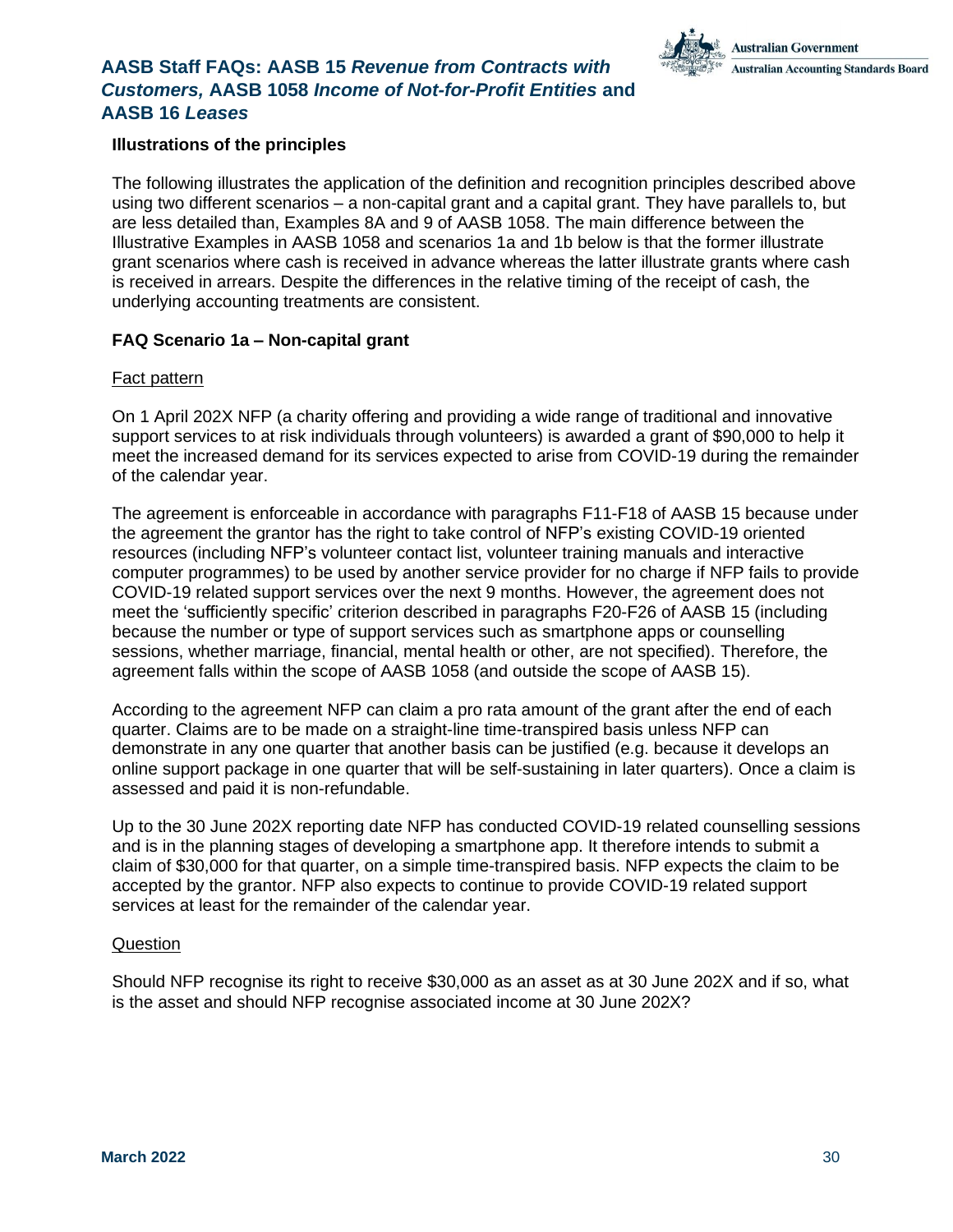

#### Accounting treatment

At the time of first entering into the grant agreement no asset (or liability or income) is recognised by NFP because at that point the agreement is equally proportionately unperformed (see paragraph 91 of *Framework for the Preparation and Presentation of Financial Statements*).

NFP applies paragraph 8 of AASB 1058 as at 30 June 202X and determines that under AASB 9 it has a contractual right to receive a portion of the total grant given that it has conducted COVID-19 related support services prior to 30 June 202X (i.e. it recognises a financial asset of \$30,000, described appropriately for example as 'non-capital grants receivable', in its statement of financial position) and has:

- assessed that it has satisfied the eligibility criteria of the grant agreement to the extent of \$30,000 and therefore has a receivable representing its unconditional contractual right to receive cash in the future (paragraph AG4 of AASB 132):<sup>7</sup> and
- already performed under the contract, i.e. the contract is no longer equally proportionately unperformed.

At the same time NFP applies paragraph 9 of AASB 1058 and determines there is no 'related amount' to be recognised (including revenue under AASB 15). Therefore, in accordance with paragraph 10 of AASB 1058, NFP recognises \$30,000 income in its statement of financial performance for the year ended 30 June 202X.

#### **FAQ Scenario 1b – Capital grant**

#### Fact pattern

On 1 March 202X NFP (a charity that operates community health centres) enters into an enforceable grant agreement to construct a community health centre in a new regional area that it will control during construction and continue to control and operate after completion. The centre is to be fully funded by the grantor to a cost of \$1.2m. Under the agreement NFP has the right to claim for eligible construction expenditure incurred each quarter and will receive the funds once the claim is submitted and the costs assessed by the grantor to be eligible. If NFP fails to complete the construction within 12 months of the agreement being entered into the work in progress must be handed over to the grantor.

The grant agreement is limited to providing a transfer of a financial asset to construct a recognisable non-financial asset that NFP is to control, and meets all the criteria in paragraph 15 of AASB 1058.

At 30 June 202X reporting date, costs of \$400,000 have been incurred by NFP and recognised as an asset 'building – work in progress'. Although NFP has not yet submitted the \$400,000 claim to the grantor, it does not expect it to be rejected. NFP also expects to complete the construction on time.

<sup>7</sup> This is analogous to what is referred to as an 'unbilled receivable' in paragraph BC325 of IFRS 15.